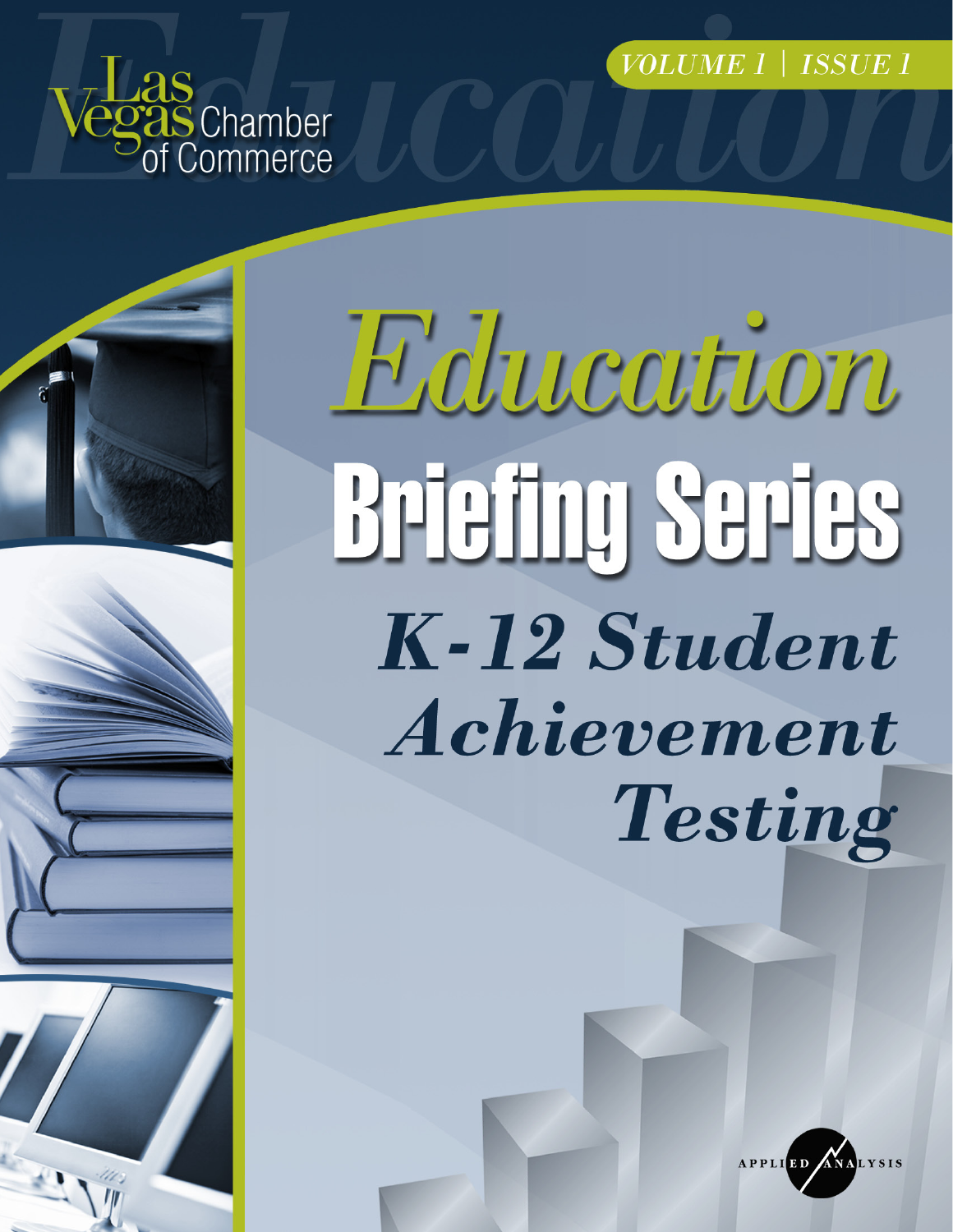Chamber Commerce

**APPLIED** 

pplied Analysis has been asked by the Las Vegas Chamber of Commerce to examine various aspects of Nevada's system of elementary and secondary education in public schools ("K-12"). Among the relevant issues is student achievement, as measured by various forms of testing required under federal and state laws. Although the vigorous debate over student achievement has been widely publicized in general terms, the labyrinth of reporting requirements and testing instruments is not well understood outside the K-12 education community. The ongoing controversy among educators as to the usefulness and accuracy of various tests in measuring desired skills and abilities is not treated here. Rather, this paper simply provides some recent historical background for today's continuing interest in student proficiency at both state and federal levels, a brief description of several of the tests prominently discussed in Nevada today, and, where available, comparisons among states and among Nevada school districts. **A**

### **FINDINGS IN SUMMARY**

In Nevada, measurable strides have been made to recognize and remediate areas of weakness in student proficiency, although the pace of improvement remains at issue. Nevada continues to rank well below national averages on standardized student proficiency exams administered to elementary school, middle school, and college-bound high-school students. While these facts are compelling and concerning, relative scores on national exams alone may fall short of providing a complete picture of student achievement and the progress made in Nevada's schools during the past several years.

Nationwide standardized tests include the National Assessment of Educational Progress (NAEP) exams given to fourth and eighth-grade students as well as the College Board (SAT) and American College Testing (ACT) exams taken by many college-bound high school students. While these tests allow for state-to-state comparisons, they are not taken by all students in all years and are subject to some sampling bias. Nevada's fourth and eighth graders placed no higher than 43rd in math or reading on any of the most recent NAEP exams. Only 26 percent of high school seniors and 11 percent of high school juniors sat for the SAT; placing  $35<sup>th</sup>$ nationally in critical reading,  $39<sup>th</sup>$  in math, and  $40<sup>th</sup>$  in writing. A slightly higher percent of high school students fared better on the ACT, ranking 28<sup>th</sup> nationally in composite score,  $27<sup>th</sup>$  in English,  $28<sup>th</sup>$  in math,  $28<sup>th</sup>$  in reading, and  $31<sup>st</sup>$  in science.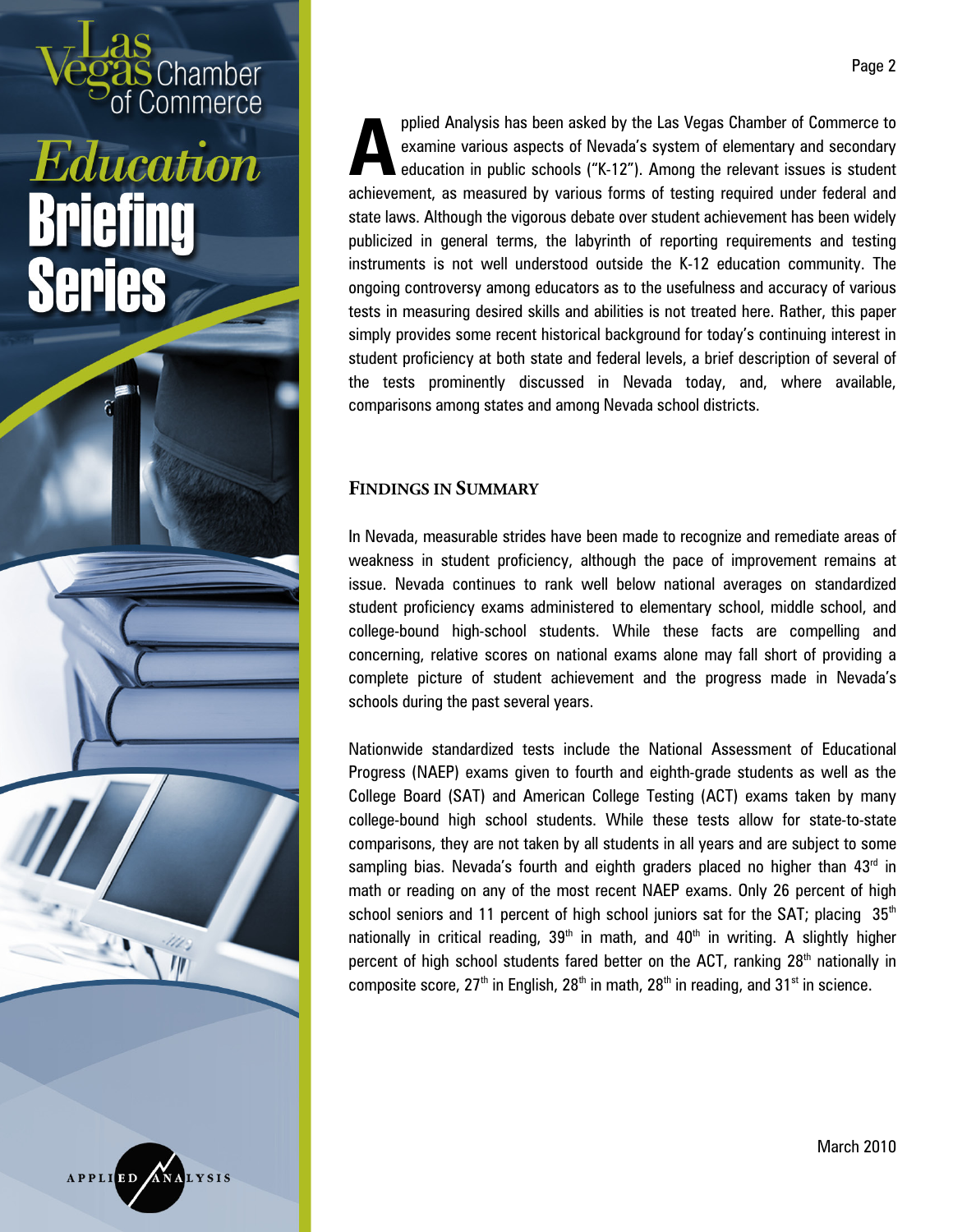Chamber commerce

<span id="page-2-1"></span><span id="page-2-0"></span>APPLIED

A second set of criterion reference exams are taken by nearly all Nevada students each year. This testing is in direct response to "No Child Left Behind"[1](#page-2-0) (NCLB) and its requirement that schools and school districts make "Adequate Yearly Progress" (AYP) toward student proficiency. Public Law 107-110 (HR1), signed by the President in 2002, re-authorized a number of preexisting sections of the federal education code and established the goal that all students will demonstrate proficiency in English/language arts and in mathematics by the school year 2013- 2014. NCLB gives each state flexibility in selecting its own tests and its own plan for demonstrating AYP toward meeting the 2013-2014 goal. Until 2013-2014, the percentage of students demonstrating proficiency, including designated subgroups of students, must increase according to a schedule culminating at 100 percent in 2013-2014. Hypothetically, when 2013-2014 arrives, and 100 percent of the students in a school are not proficient as measured by the tests, that school would

Under NCLB, both individual school performance and district-level performance is reported annually by the Nevada Department of Education as either making or not making AYP for English/language arts and for mathematics in elementary, middle school, and high school. For 2008-2009, six Nevada school districts, including the Clark County School District (CCSD), were reported as not making AYP. Although substantial progress has been made in terms of overall student proficiency, consistent progress has not been the norm for all student population subgroups that require individualized assessment under the NCLB regime (e.g., certain minority groups, English language learners, economically disadvantaged students, and students with disabilities). Notably, while the CCSD did not make AYP in 2009, elementary school students meeting or exceeding standards have increased from 45.5 percent to 57.2 percent in English/language arts and 49.5 percent to 63.0 percent in math between 2003 and 2009. Middle school students reported increases from 44.2 percent to 62.7 percent in English/language arts and from 37.4 percent to 61.0 percent in math during the same period, at the same time high school students reported proficiency increases from 79.1 percent in to 89.5 percent in English/language arts and 5[2](#page-2-1).1 percent to 69.6 percent in math.<sup>2</sup> These district-wide gains notwithstanding, if one of 37 possible subgroups fails to make AYP, then the entire school is designated as failing. These requirements disparately impact large, diversified school districts; they also tend to mask some meaningful improvements

be reported as "failing."

 $\overline{a}$ 

<sup>1</sup> Actual PL 107-110 requirements for proficiency of all students are a condition of eligibility for Title 1 funding in designated schools. However, Nevada elected to extend the concept of NCLB to all students in all schools. Also, NCLB requires testing in science beginning in 2005- 2006. While Nevada is now testing in science, standards for these tests are still pending approval.

<sup>&</sup>lt;sup>2</sup> Notably, students meeting or exceeding standards decreased in some categories for all students between the 2008 and 2009 school years. A complete analysis if student performance is provided in Appendix 1 at that end of this report.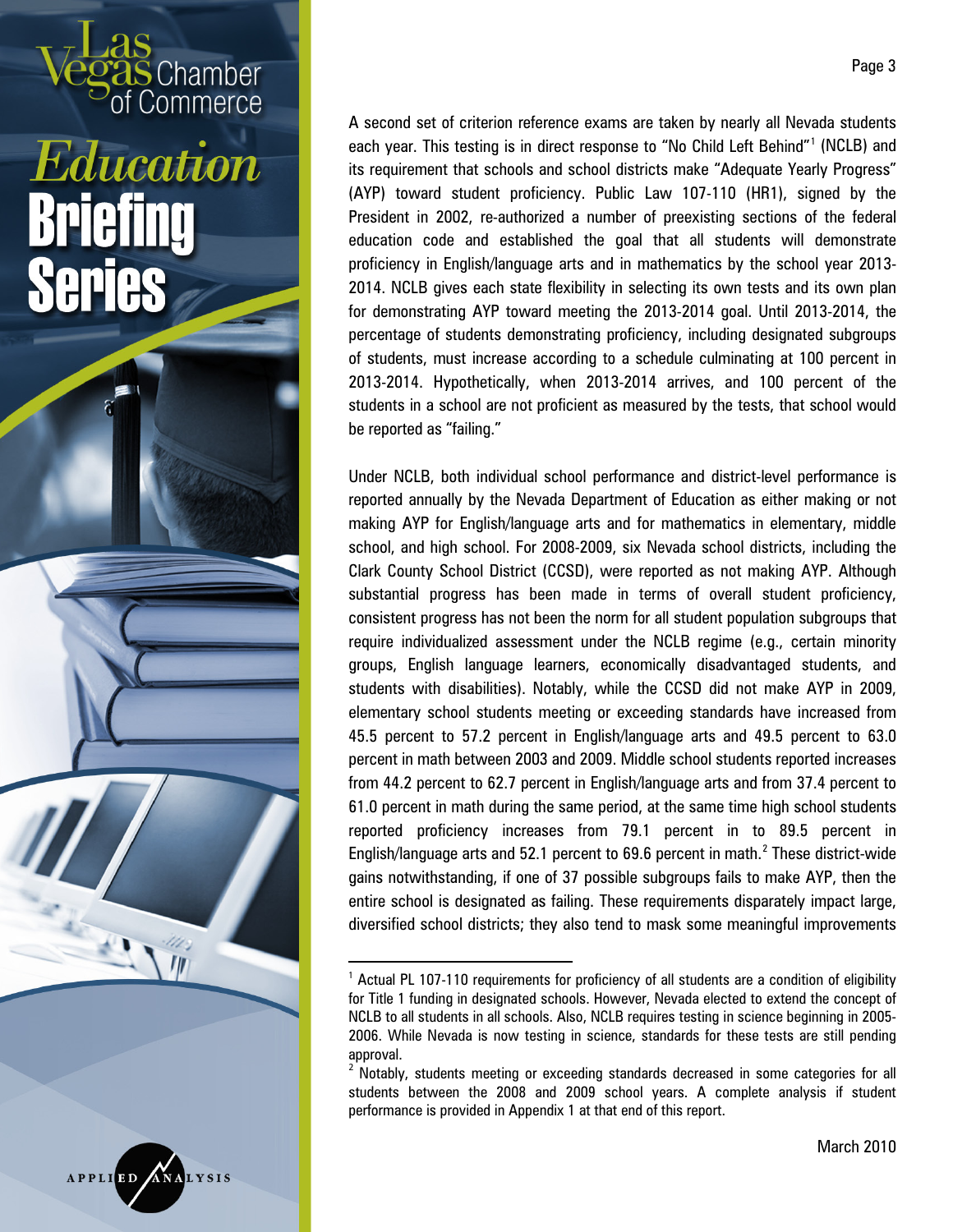Chamber commerce

<span id="page-3-3"></span><span id="page-3-2"></span><span id="page-3-1"></span><span id="page-3-0"></span>

in the overall rate of core academic proficiency among Nevada's school children during the past several years.

#### **STUDENT TESTING NATIONALLY AND IN NEVADA**

Concern regarding the effectiveness of our nation's schools has existed for decades. As the first baby-boomers reached school age in the 1950's, Why Johnny Can't Read, a widely-publicized book written by Rudolph Flesch; strongly criticized the teaching of reading through word recognition rather than through phonics, and pronounced American schools inferior to European schools in this regard. [3](#page-3-0) Since public education was at that time organizationally subordinate to other functions at the federal level, and as no substantial body of case law regarding state responsibility for equity in school funding had yet accumulated, policy regarding instruction of students then rested predominantly in the hands of local school officials.

In 1979, Congress established the United States Department of Education as a cabinet-level agency; and, in 1983, the National Commission on Excellence in Education released "A Nation at Risk: The Imperative for Education Reform", which characterized our schools as offering a "smorgasbord" curriculum with too little time invested in mathematics and science, short school days, "written-down" textbooks, and undercompensated teachers drawn from the lower echelons of graduating classes, among other maladies.<sup>[4](#page-3-1)</sup> Political appetite for proficiency testing increased nationwide, with Nevada being no exception.

Four years prior to release of that study, Nevada had enacted a significant centralization of its school funding plan, substantially reducing local control of fiscal matters. [5](#page-3-2) While the Nevada State Legislature had long been constitutionally responsible to "provide" for a public school system, state involvement in instructional matters had generally been limited to that of the Nevada Department of Education in concert with local school boards.<sup>[6](#page-3-3)</sup> Taken together, these events in the late 1970's and early 1980's resulted in more direct involvement by the Nevada State Legislature in K-12 instructional and financial matters, notwithstanding the fact that local school boards are ostensibly elected to govern their respective districts. Every legislative session since 1983, has included substantial deliberation regarding the content, timing, security, and financing of student proficiency testing;

l

<sup>3</sup> "Education: Why Johnny Can't Read", Time Magazine, March 14, 1955, http:// <u>www.time.com</u>.<br><sup>4</sup> "A Nation at Risk", transmittal letter by David Pierpont Gardner, Chairman, April 26, 1983,

http://www.ed.gov.<br><sup>5</sup> Senate Bill 204, 1979 Nevada Legislature.

<sup>&</sup>lt;sup>6</sup> Nevada Constitution, Article 11.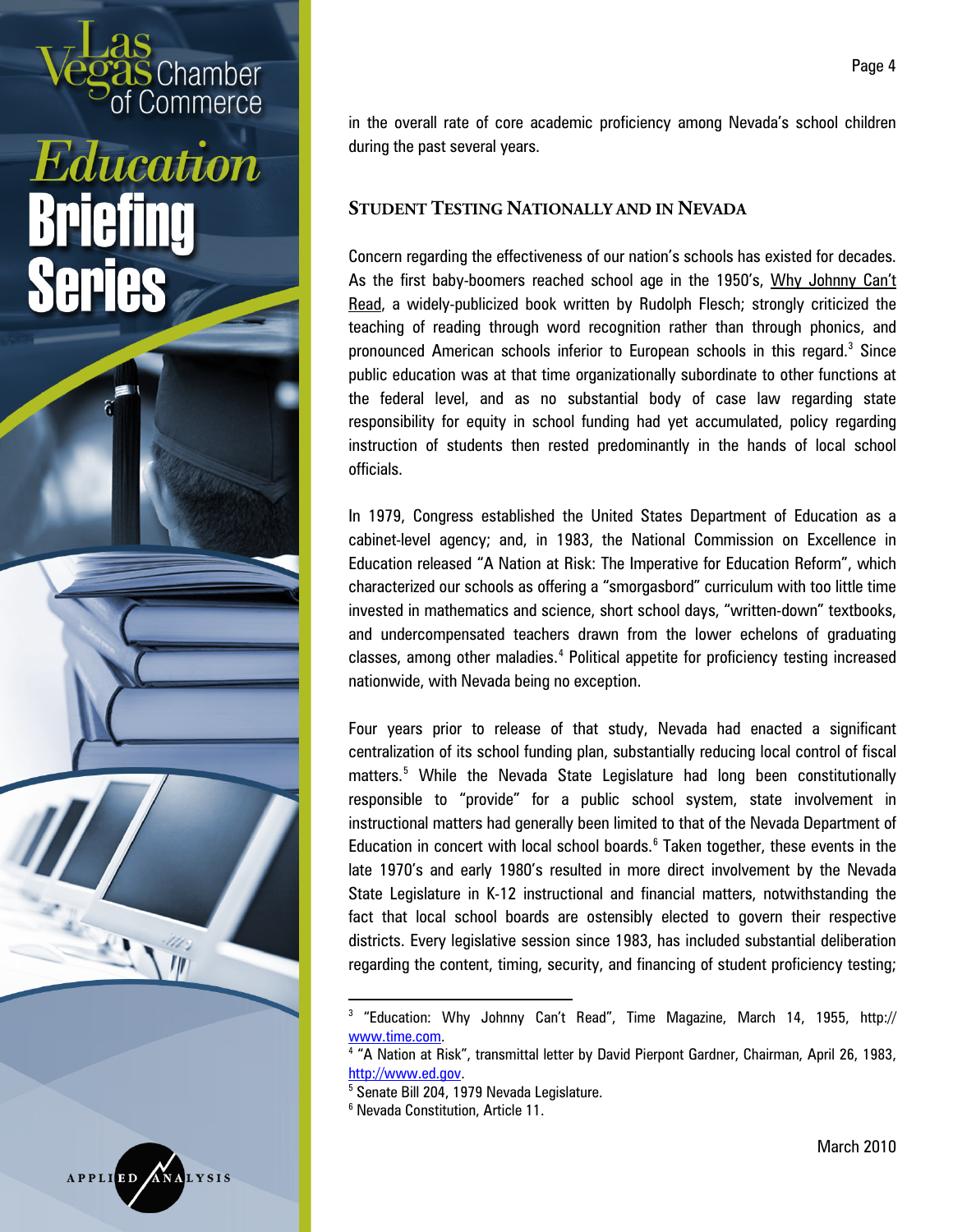### Commerce Education eries

Chamber

<span id="page-4-2"></span><span id="page-4-1"></span><span id="page-4-0"></span>APPLIED

punctuated in 1997 by the establishment of the Legislative Committee on Education to investigate specified K-12 issues and prescribe standards for review and evaluation of reports by the Nevada Department of Education, thereby extending the reach of the Legislature beyond regular sessions in K-12 matters. $^7$  $^7$ 

In general, testing practices are now converging around federal requirements, a trend likely to continue. The passage by Congress and signature by the President of HR1 in 2002 began the era of "No Child Left Behind" (NCLB), accelerating the migration toward "criterion-referenced" tests (CRTs), which measure student proficiency against predetermined benchmarks and away from "norm-referenced" tests, which emphasize how students perform against averages. Since each state selects or creates its own NCLB tests, comparability among school districts within each state is possible, but comparability among states is not, although support is gathering within the National Governors Association and the Council of Chief State School Officers for eventual implementation of national standards.<sup>[8](#page-4-1)</sup> NCLB requires states to establish a timeline for increasing the percentage of proficient students; ensuring that, not later that the 2013-2014 school year, all students, including those in each identified subgroup, will meet or exceed state proficiency standards.<sup>[9](#page-4-2)</sup>

"Adequate Yearly Progress" (AYP) is expected against a set of percentage thresholds, increasing to 100 percent of all students achieving proficiency by 2013- 2014. To prevent the skewing of scores by pre-selection of the tested population, 95 percent of students in each identified student subgroup must be tested. Sanctions are imposed on schools for prolonged failure to achieve AYP. Testing is mandated by federal law in grades 3 through 8, and high school. Nevada also uses its NCLB high school test to determine eligibility for graduation. Individual grade results are aggregated and reported for elementary, middle, and high school English/language arts and mathematics.

Student subgroups are identified by ethnicity, limited English proficiency ("LEP"), free and reduced price lunch eligibility ("FRL"), and special education status (individual education plan or "IEP"). Separate measurement of both proficiency and participation is provided for all students tested; five ethnic groups; and LEP, IEP, and FRL student populations in the two subject matter areas of English/language arts and mathematics resulting in as many as 36 different subgroup permutations, any of which may cause a school to "fail" to meet AYP. Further, if a school has low average daily attendance or graduation rates, it is deemed failing, regardless of whether it meets its proficiency and participation targets – creating a  $37<sup>th</sup>$ 

l

<sup>7</sup> NRS 218.5352

<sup>&</sup>lt;sup>8</sup> See: Signed Memorandum of Agreement for Nevada To Participate in Common Core Standards Initiative, Dr. Keith Rheault, Nevada Superintendent of Public Instruction, May 20, 2009.

<sup>9</sup> PL 107-110 Section 1111.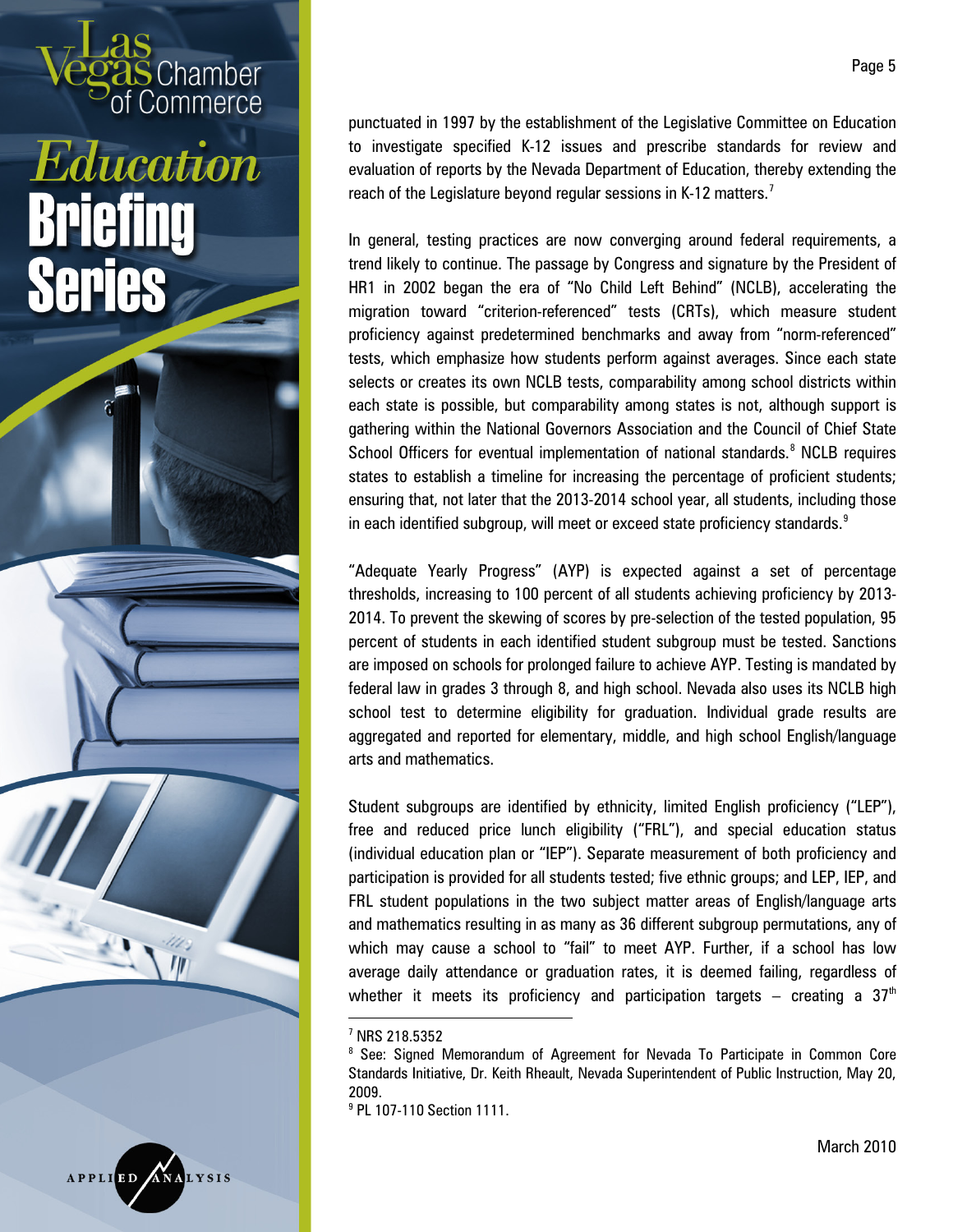Chamber

<span id="page-5-1"></span><span id="page-5-0"></span>

l

opportunity for failure. Again, regardless of whether all students tested in a school together achieve the percentage proficiency and participation targets, failure in a single category, (e.g. insufficient participation among Asian-Pacific Islanders or insufficient proficiency in mathematics among LEP students) marks that entire school as not achieving AYP. $^{\rm 10}$  $^{\rm 10}$  $^{\rm 10}$ 

An alternative to meeting the proficiency target outright is the "safe harbor" of a year-to-year 10 percent or more reduction in the number of non-proficient students in a subgroup.<sup>[11](#page-5-1)</sup> Since any subgroup with 25 or more students must be separately reported, small schools are more likely to escape separate reporting, regardless of what percentage any subgroup comprises of their enrollment. Accommodations may be made for IEP students with severe disabilities through use of alternative testing procedures and adjustments to the testing environment. In Nevada, all tests instruments are written in English.

The fact that NCLB imposes consequences on school operations has likely contributed to the convergence of testing efforts around NCLB. The consequences imposed through NCLB on schools not making AYP represent an unprecedented extension of federal involvement in local education outcomes. Corrective action at the school level is required based on the number of consecutive years of nonachievement of the AYP percentage threshold.

A school not meeting AYP is identified as "in need of improvement." For the first year of such status, the school faces no consequences. For the second through the fifth consecutive year in which a school does not meet AYP, incremental efforts including, without limitation, revision of the curriculum, outside expert consultation, structured parent involvement, school transfer options for parents, school schedule changes, and planning for restructuring are required. A school failing to meet AYP for five or more consecutive years must implement a restructuring plan, with the expectation that the administration of the school may be completely changed, and that all teachers may have to reapply for their positions if they wish to remain at that school. Such a school may also be converted to a charter school or have its operations contracted out to a private company.

In contrast to NCLB, under which different tests are given in every state, the National Assessment of Educational Progress (NAEP), the College Board (SAT), and American College Testing (ACT) give the same tests in all states, which allows

<sup>&</sup>lt;sup>10</sup> "No Child Left Behind 2008-2009", presentation by Clark County School District Division of Assessment, Accountability, Research, and School Improvement.

<sup>&</sup>lt;sup>11</sup> Id. Also see: "The Nevada Adequate Yearly Progress Technical Manual", Nevada Department of Education, May 2009.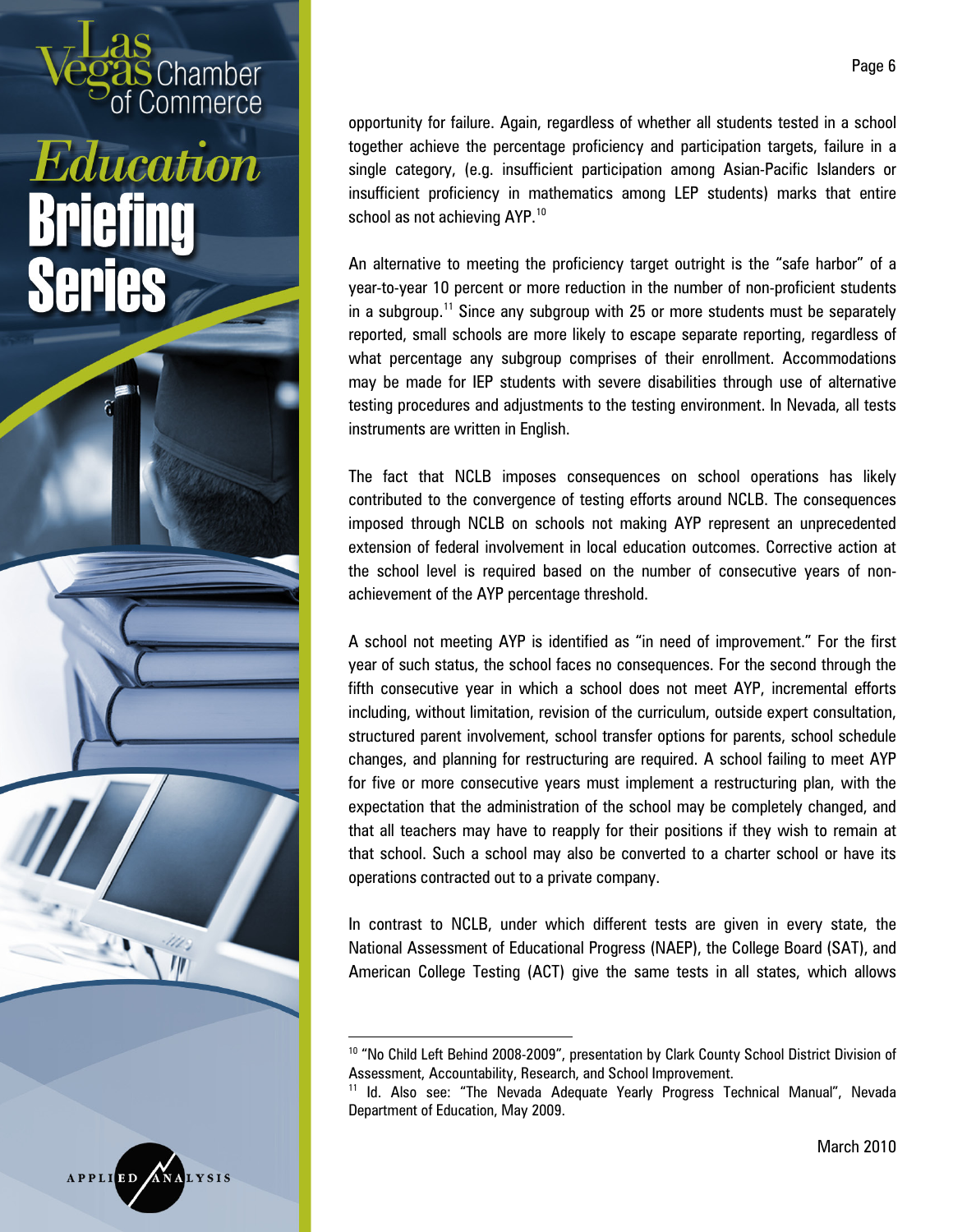Chamber Commerce

comparisons among states. However, such comparisons may not be entirely conclusive as most students do not take the NAEP, SAT, or SAT tests.

### **NEVADA'S PERFORMANCE TRENDS Progress Relative to Nevada's AYP Objectives**

While media attention has typically focused on identifying schools as "achieving" or "failing" in a particular year, the longer-term notion that *all* students must achieve proficiency by school year 2013-2014 raises the question of where is Nevada on the continuum toward this ideal vision. Since the Clark County School District comprises nearly three-fourths of state-wide enrollment, its annual targets and progress are highly relevant in answering this question. Appendix 1 compares, for each school year from 2002-2003 forward, the proficiency target and the percentage of Clark County students demonstrating proficiency for all students tested, for each ethnic group, and for IEP, LEP, and FRL students. It is noteworthy that, if all students tested were combined as a single subgroup, the district as a whole would be meeting its annual percentage targets. However, since a number of student subgroups are not, many Clark County schools and the district as a whole are reported as failing to achieve AYP.

It has been anecdotally asserted that publicly declaring an entire school as "failing" based on lack of progress by any one subgroup of 25 or more students, including those with learning challenges, unfairly penalizes large or diverse school systems; and, statistically, such assertions are well founded. However, under No Child Left Behind, such declaration of school "failure" is the unavoidable manifestation, reasonable or not, of the expectation that every student in the United States will be proficient within the next five years. Accordingly, organizations and individuals basing decisions in part on school performance should be cautioned against hasty categorization of schools and districts without careful analysis of data for each school and the subgroups of students for which separate reporting is required.

As the school year 2013-2014 approaches, the gaps between the proficiency actually achieved and 100 percent are certain to be closely observed, and a scenario of 100 percent proficiency is difficult to imagine. Again, if all Clark County students tested were combined in a single subgroup, the District would be reported as achieving proficiency targets. However, several subgroups are not meeting these targets. This fact considered, it is noteworthy that closing the gaps between current proficiency and 100 percent proficiency by 2013-2014 will require considerable acceleration in the pace of improvement as indicated in Appendix 1.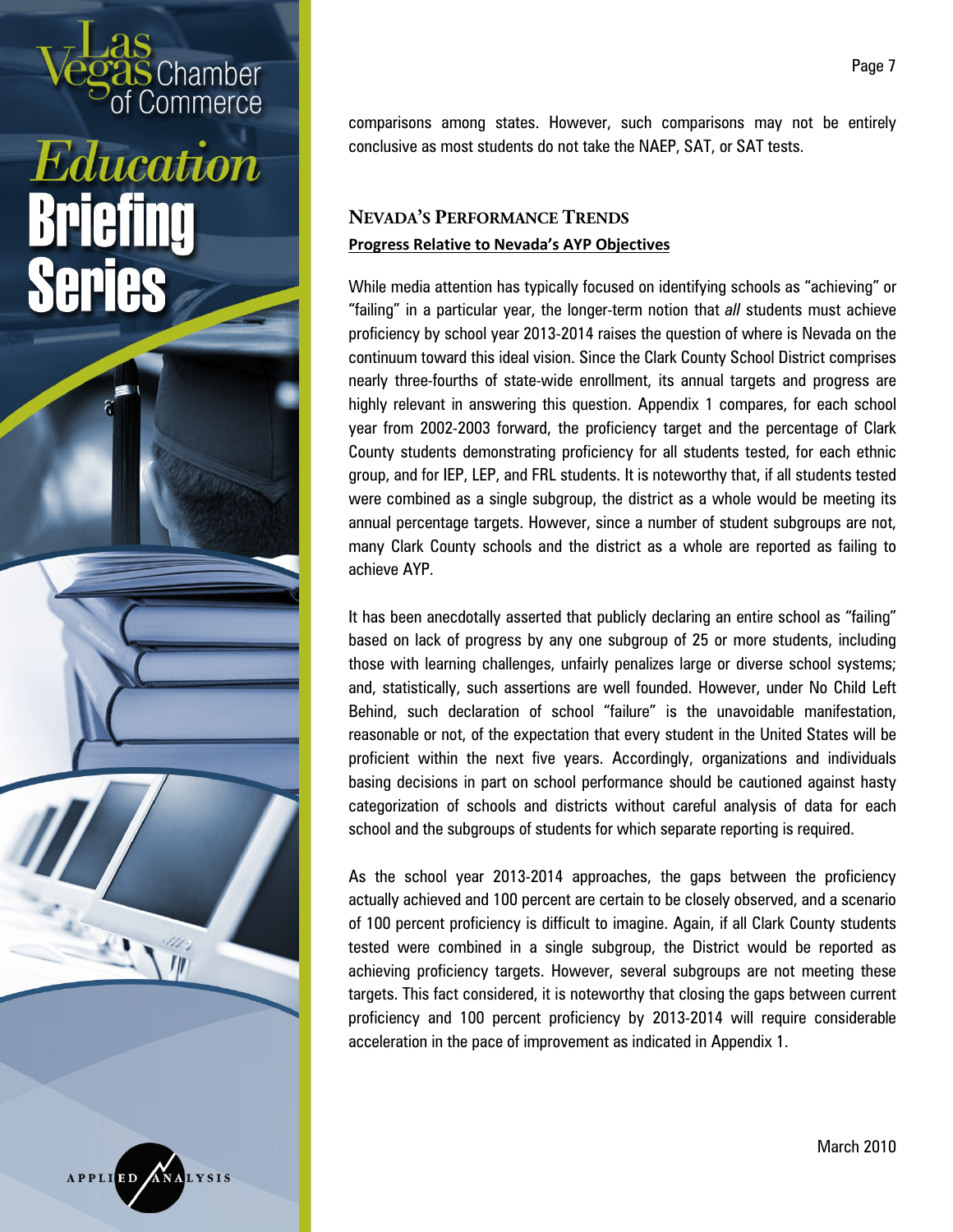

As noted above, nationally-administered tests such as NAEP, SAT, and ACT do not measure the proficiency of the entire student population as they are based on samplings of students, either through self-selection in college entrance examinations or through sampling techniques imposed by the testing organization. That said, some comparisons among Nevada school districts are possible because of the uniform testing regime prescribed to meet NCLB requirements. In making such instate comparisons observers should be cautioned to also look beyond the broadbrush designations of "making" or "not making" AYP, as the system clearly creates more avenues for failure for large or diverse schools and districts. With this factor in mind, Appendix 2 shows the results for elementary, middle, and high school English/language arts and mathematics tests for each Nevada school district, whether that district as a whole is making AYP in that subject, and whether that district is making AYP at that grade level (e.g. elementary, middle, or high school).

Schamber<br>Commerce

Education

ATI

Series

**APPLIED** 

Under the classification system, a district as a whole is deemed to be making AYP in a subject if AYP is being met in at least one of the three aggregated grade levels. Therefore, Appendix 2 shows some districts as a whole are making AYP in a tested subject, but not at a particular grade level: and such districts are shown, for example, as "District Yes – Elementary Math No". Appendix 2 shows that, if all students were combined in a single subgroup, virtually all school districts as a whole would be meeting the percentage proficiency targets for 2009. However, as in the case of Clark County, other districts are not making AYP in some subjects and grade levels due to the requirement that all subgroups and schools have to meet the same thresholds, statistically a much more difficult task. While, for purposes of brevity, student subgroups are not reflected in Appendix 2, the importance of this requirement is made clear by the many indications of failure to meet AYP in a particular subject at a particular grade level in most districts.

Nevada defines a district as meeting AYP in a tested subject if proficiency is achieved at any one aggregated grade level – elementary, middle, or high school. If a district does not achieve proficiency in a subject at any of these three grade levels, that district is deemed as not making AYP for that subject and for that district as a whole. Appendix 2 shows that, among districts not making AYP, Churchill and Nye did not make AYP in English/language arts at any grade level; Lyon did not make AYP in mathematics at any grade level; and Clark, Elko, and Washoe did not make AYP in either English/language arts or mathematics at any of the three aggregated grade levels. All remaining districts met the definition of AYP in both subjects in at least one grade level.

While some might argue the threshold for a district to meet AYP in a subject is too low - merely meeting AYP at the elementary, or middle school, or high school level at least two points should be raised. First, as shown in Appendix 1, the dramatic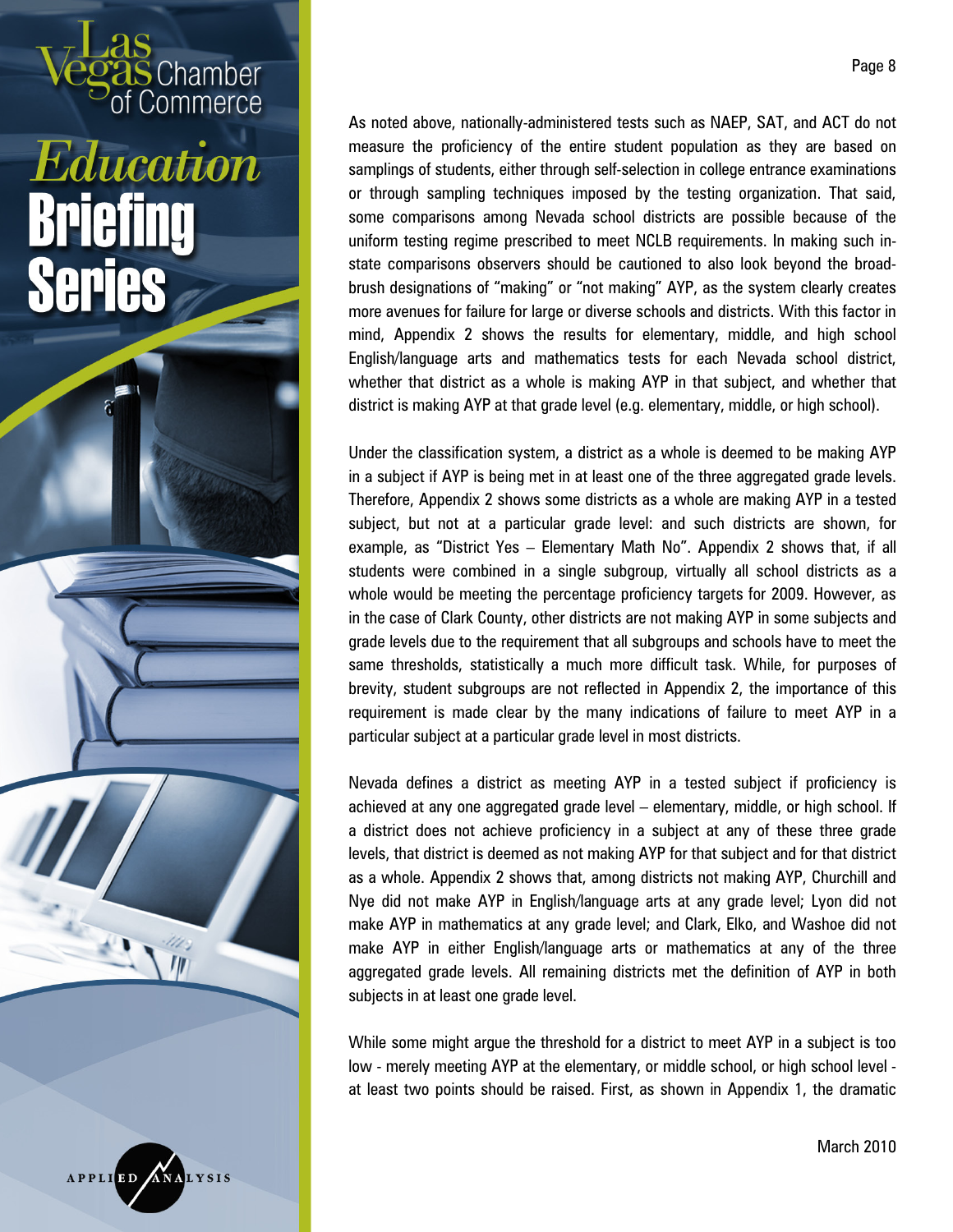Chamber

<span id="page-8-0"></span>

l

Page 9

increase in the percentage of students demonstrating proficiency since inception of the program, coupled with the requirement for 100 percent proficiency by 2013- 2014 can significantly reduce the number of non-proficient students at all levels. Second, for example, even if a district is struggling to meet proficiency targets in the lower grades; but is meeting the high school targets, the proof of that district's success might lay in a higher likelihood of high school graduation irrespective of possible issues in the lower grades. Also, hypothetically, even if a district faces challenges within the current cohort of high school students, that district could be in process of measurable improvement for the future if their elementary and middle school students score well and maintain that pattern through high school. While not justifying any particular definition of Adequate Yearly Progress, such points are simply intended to recognize that assessing improvement in educational outcomes over time is a highly complex issue.

#### **Performance on Standardized National Examinations**

Comparisons of student achievement among states based on the National Assessment of Educational Progress (NAEP) and college entrance examinations (i.e., ACT and SAT) have been published for many years. Although NAEP results are commonly cited as a benchmark for elementary and middle school performance; as are SAT and ACT results for high school, comparisons based on these tests may be somewhat flawed as all students do not take them. Ideally, administering these tests to all students nationally every year would provide the most comprehensive comparisons. That said, there is no test currently administered to all students nationally at any grade level.

NAEP does not administer tests every year and those tests are given only to a sampling of students drawn by NAEP, only in selected schools (140 of 608 Nevada public schools), only in grades 4 and 8, and not based on the Nevada curriculum.<sup>[12](#page-8-0)</sup> The fit of the sampling to the makeup of the total student population is critical to the accuracy of any conclusion, and sampling techniques may be subject to debate. Also, anecdotally, because NAEP does not test all students in any grade; and as there is no consequence attached to the test scores in Nevada; preparation of students for NAEP testing may have received less emphasis in the classroom than for other tests (e.g., the criterion-referenced tests tied to NCLB and its associated Adequate Yearly Progress requirements). Respecting that any conclusions based on NAEP data should be strongly qualified; Appendix 3 shows that Nevada fourth and eighth graders in the sample tested in 2009 scored visibly lower than the national

<sup>&</sup>lt;sup>12</sup> Sources: Clark County School District Division of Assessment, Accountability, Research, and School Improvement and Office of the Superintendent, Nevada Department of Education. NCLB requires NAEP participation by states in grades 4 and 8 to maintain eligibility for Title 1 funding. Nevada has participated in some long term high school studies only on a limited basis. Also see: Research Bulletin, Nevada Department of Education, February, 2007.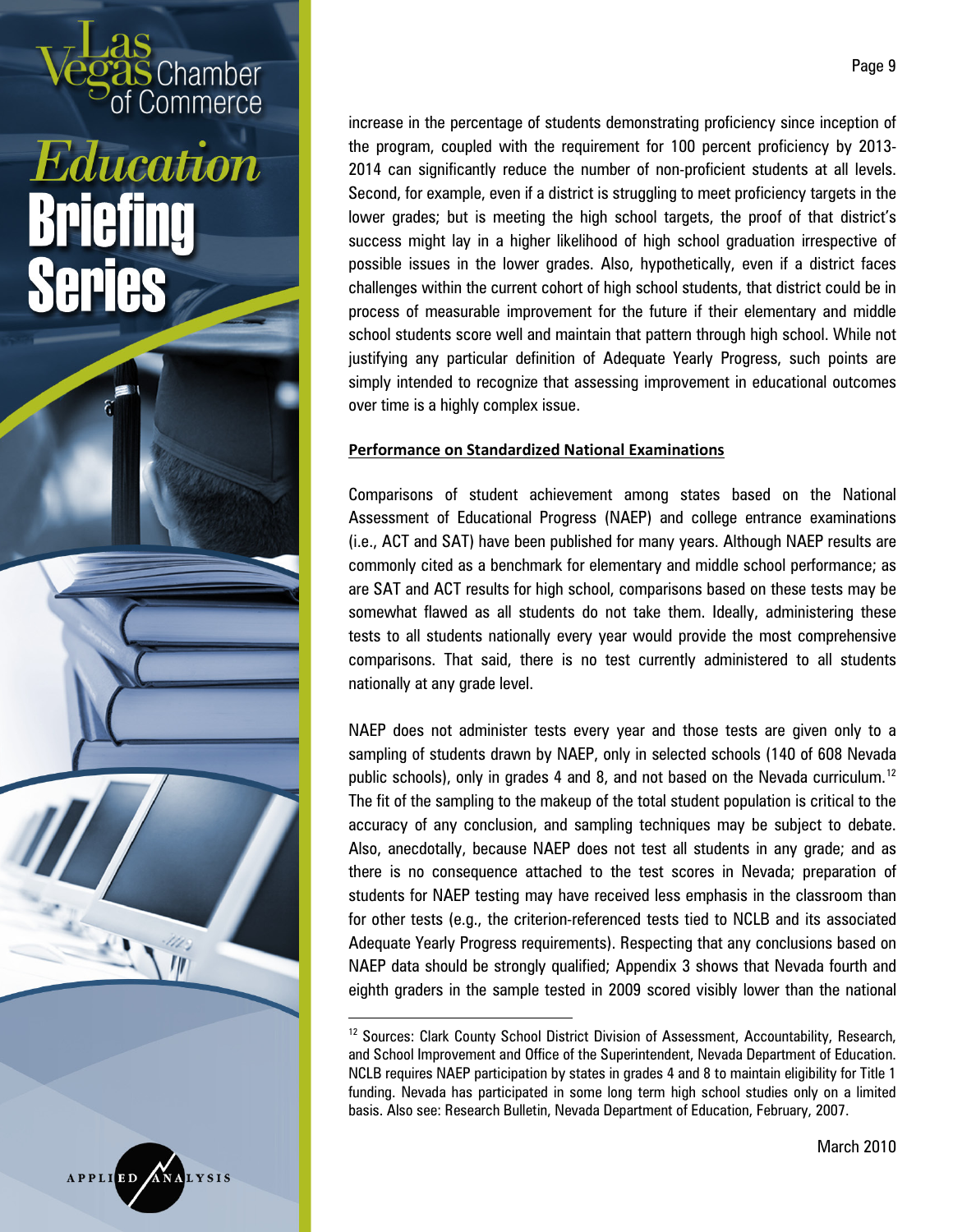# Education AMA

Chamber

<span id="page-9-1"></span><span id="page-9-0"></span>

l

Page 10

average, with rankings from  $43<sup>rd</sup>$  to  $48<sup>th</sup>$  in math and reading. Flaws in the testing process aside, such rankings are noteworthy and compelling.

The SAT Reasoning Test (formerly Scholastic Aptitude Test) administered by the College Board, a non-profit organization, is widely used by higher education institutions in screening students applying for enrollment. Since the same tests are given in all states, it is also perceived as one means by which the proficiency of high school students can be compared among states. In 2009, 6,145 12<sup>th</sup> grade students and 2.763 11<sup>th</sup> grade students took the SAT in Nevada, representing 26 percent and 11 percent of the fall enrollment in those grades, respectively.<sup>[13](#page-9-0)</sup> It is likely that many 11<sup>th</sup> grade students taking the test will also do so in the 12<sup>th</sup> grade, attempting to better their earlier scores.

Most students need not take the SAT because they are either not college-bound, or they intend to apply to one or more of over 800 accredited, bachelor-degree granting institutions in the United States which do not require it for admission, although many use these scores for student placement and other purposes.<sup>[14](#page-9-1)</sup> Restriction of the tested population to those students who consider themselves college-bound and who intend to apply to institutions requiring the SAT limits the usefulness of the test results as an indicator of proficiency for the high school student population. Despite this lack of direct applicability to the performance of students in general, comparisons among college-bound high school students are considered by many as a reasonable measure of instructional rigor and effectiveness in meeting the needs of students capable of success as adults; and, thereby the needs of society at large. Hence, the importance placed on college entrance examinations. Appendix 4 shows Nevada students taking the SAT scored  $35<sup>th</sup>$  nationally in critical reading,  $39<sup>th</sup>$ nationally in math, and  $40<sup>th</sup>$  nationally in writing.

The college entrance examination conducted by ACT, Inc. (formerly American College Testing Program), is the major competitor to the SAT. The same student self-selection issues bearing upon the SAT test results also apply to ACT testing. Accordingly, the ACT is limited in its applicability to the performance of students in general. However, the ACT results for Nevada students appear more favorable than for the SAT. Appendix 5 shows that in 2009, Nevada students' ACT scores ranked higher against students in other states than for the NAEP and SAT tests -  $28<sup>th</sup>$ 

<sup>&</sup>lt;sup>13</sup> "Research Bulletin, Nevada Department of Education, Fall Enrollment, February 2009. Also see: "State Profile Report: Nevada", College Board, 2009. Note: percentage participation rates shown here are estimated by Applied Analysis based on students reported as tested compared to total fall enrollment in the affected grades. Other reported percentages may

vary.<br><sup>14</sup> "Schools That Do Not Use SAT or ACT Scores for Admitting Substantial Numbers of Students into Bachelor Degree Programs", Fair Test National Center for Fair and Open Testing, Boston, Massachusetts, Summer 2009.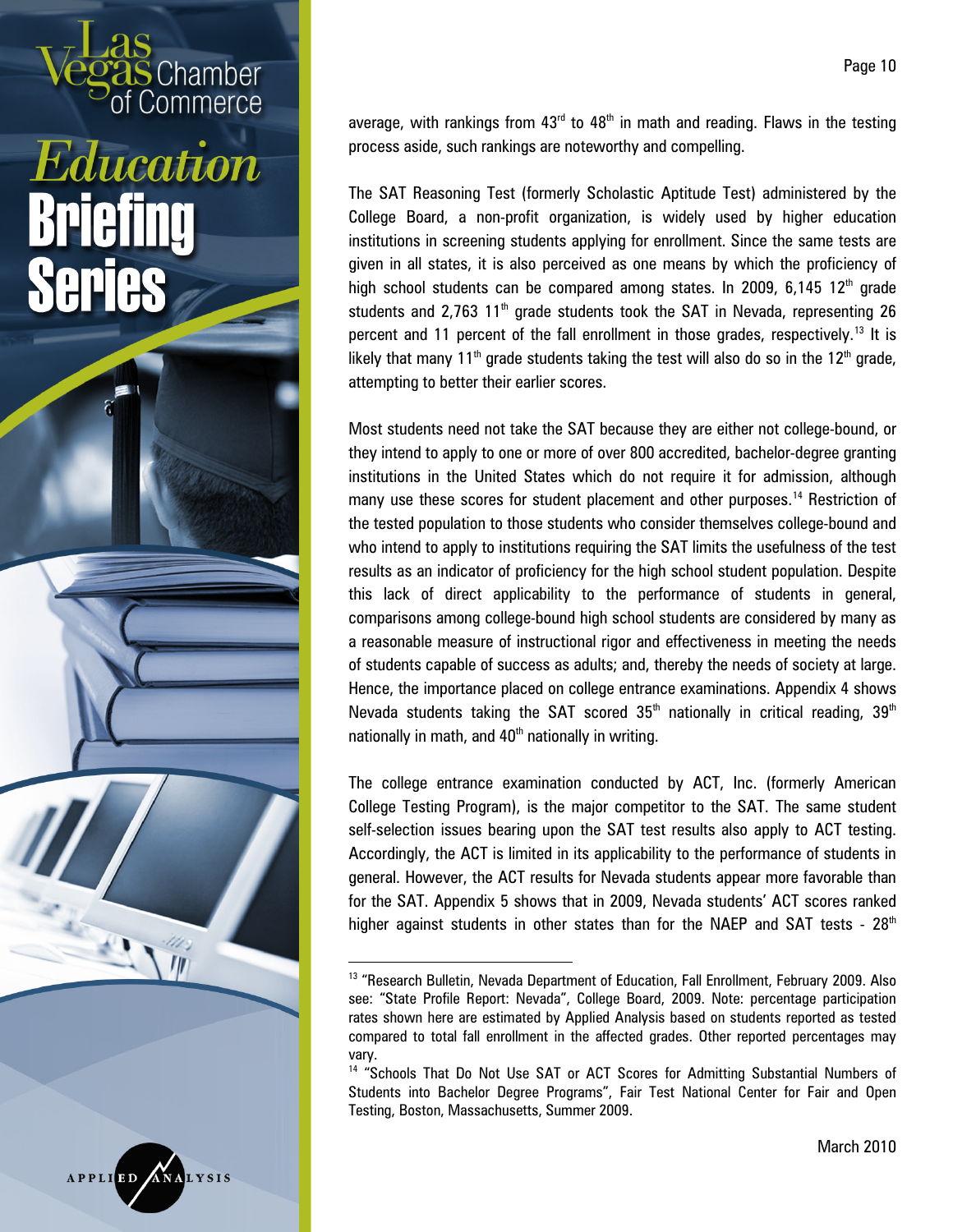Chamber

<span id="page-10-0"></span>

nationally in composite score,  $27<sup>th</sup>$  nationally in English,  $28<sup>th</sup>$  nationally in math,  $28<sup>th</sup>$ nationally in reading, and  $31<sup>st</sup>$  nationally in science.

### **CONCLUSION**

While both supporters and opponents of increased public school funding have made their respective arguments based on test scores, the truth is that no comprehensive, national comparison of the proficiency of all students has ever been undertaken, let alone published. That said, national comparisons of subsets of students indicate that Nevada students fare no better than mid-range, and are most often well below students in other states when evaluating achievement based on standardized test performance.

Within Nevada results vary; but, predictably, the more diverse school systems with more reportable subgroups tend to have greater difficulty achieving Adequate Yearly Progress in NCLB reports. The gaps between current percentages of students found proficient and any target approaching 100 percent vary dramatically among the subgroups, highlighting the challenges for teachers, schools, school districts, and the State Legislature.<sup>[15](#page-10-0)</sup>

As Nevada seeks to survive the current recession and strengthen its competitive position nationally, the status of the public school system may be especially precarious given the state's present fiscal circumstances. Advocates for K-12 will likely continue to cite Nevada's historically large class sizes and low operating allocations per student as causal factors for lack of progress, while others may assert that the arrival of economic recovery combined with academic rigor will resolve any legitimate concerns for the level of resources for improving student performance. This debate is certainly not new; but, under the requirements of No Child Left Behind, the obvious challenges confronting the 2011 Legislature and the rapid approach of the 2013-2014 school year loudly beg the question, "Now what?"

### **APPLICABILITY OF FINDINGS AND LIMITATIONS OF DATA**

As the information herein includes both gains already made and gains yet to be made in student proficiency; this report is intended to be read and interpreted as a whole, and in its complete context.

Any comparison of student achievement should be made with the clear understanding that measuring student proficiency is not only subject to the

<sup>&</sup>lt;sup>15</sup> Nevada Constitution, Article 11.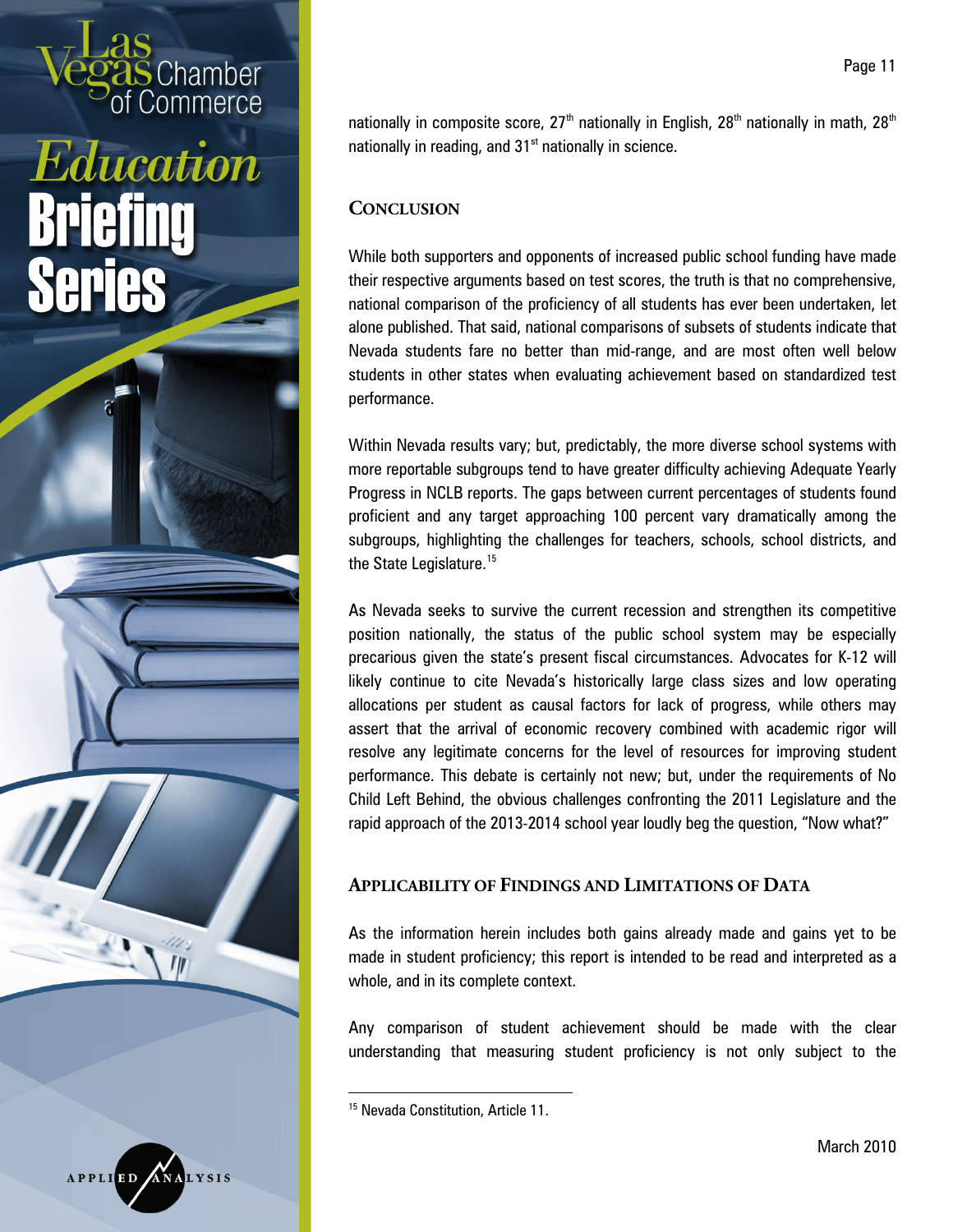

accuracy and statistical soundness of the testing processes conducted by school jurisdictions and national testing organizations, but is also highly subject to the alignment between the knowledge and skills as taught and the knowledge and skills tested. The ongoing controversy among educators as to the usefulness and accuracy of various tests in measuring desired skills and abilities is a significant consideration not treated here.

Chamber Commerce

Education

**AT** 

Series

**APPLIED** 

NCLB requirements cited in this briefing represent a composite of mandates directly imposed by PL 107-110, and Nevada's own NCLB-related laws and regulations intended to enable the state's compliance with NCLB. It is noted that, in addition to testing in English/ language Arts and in mathematics, Public Law 107-110 also requires testing in science beginning in 2005-2006. However, while Nevada is now testing in science, the standards for these tests are pending approval. Since the Nevada Department of Education Report Card does not yet include science testing in determining AYP, science test results are not treated in this report.

As with any analysis, there are limitations that must be considered when drawing conclusions from the data utilized, including without limitation the fact that information contained in this report is subject to change due to timing of reporting and future events.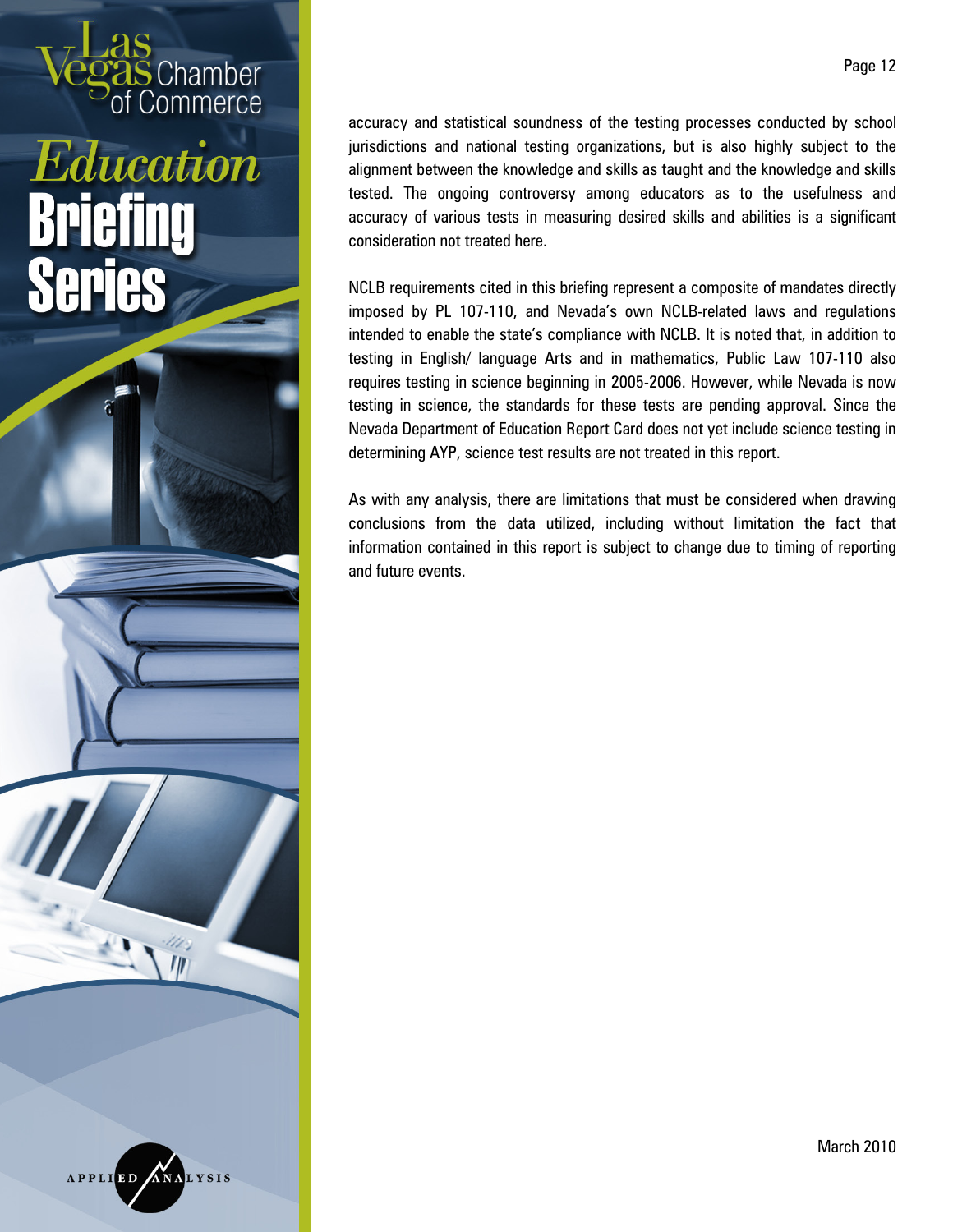

### **Appendices**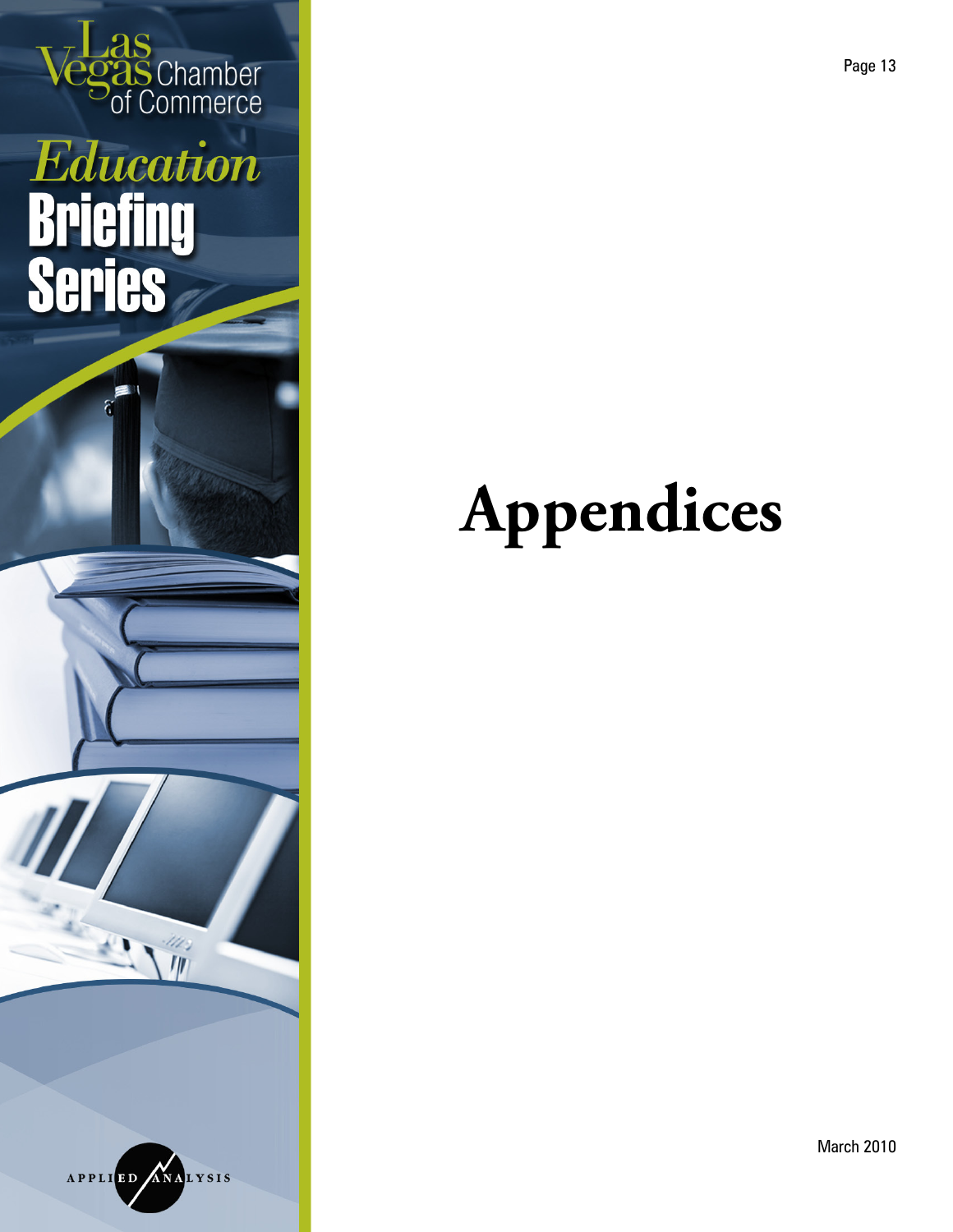

### Education **Briefing<br>Series**



### **Appendix 1A – No Child Left Behind**

#### **Target and Actual Percentages of Students Meeting or Exceeding Standards**

By Year and by Subject for Clark County School District

### **District as a Whole and Defined Student Subgroups**

Elementary Schools

| <b>Target Percentage of Students</b>                | 30.00% | 27.50% | 39.60% | 39.60% | 39.60% | 51.70% | 51.70% | 63.80% | 63.80% | 75.90%                     | 88.00% | 100.00% |
|-----------------------------------------------------|--------|--------|--------|--------|--------|--------|--------|--------|--------|----------------------------|--------|---------|
| <b>English/Language Arts -</b><br><b>Elementary</b> | 2003   | 2004   | 2005   | 2006   | 2007   | 2008   | 2009   | 2010   | 2011   | 2012                       | 2013   | 2014    |
| District Actual - All Students Tested               | 45.54% | 42.01% | 41.41% | 45.46% | 56.48% | 54.36% | 57.19% |        |        |                            |        |         |
| American Indian/Alaskan Native                      | 43.20% | 37.35% | 36.49% | 40.49% | 55.31% | 49.59% | 51.47% |        |        |                            |        |         |
| Asian/Pacific Islander                              | 59.79% | 54.56% | 56.43% | 60.02% | 70.22% | 68.62% | 69.97% |        |        |                            |        |         |
| Hispanic/Latino                                     | 29.33% | 27.22% | 27.77% | 33.61% | 44.94% | 43.84% | 47.39% |        |        | Progress To Be Determined  |        |         |
| <b>Black/African American</b>                       | 31.20% | 30.14% | 29.79% | 33.05% | 45.12% | 42.89% | 44.56% |        |        | By Testing in Future Years |        |         |
| White/Caucasian                                     | 60.87% | 55.92% | 55.11% | 58.76% | 69.68% | 67.54% | 70.72% |        |        |                            |        |         |
| <b>IEP</b>                                          | 10.11% | 18.01% | 20.06% | 20.94% | 29.11% | 29.83% | 29.79% |        |        |                            |        |         |
| <b>LEP</b>                                          | 18.28% | 22.16% | 19.25% | 27.27% | 37.13% | 36.45% | 41.82% |        |        |                            |        |         |
| FRL                                                 | 29.69% | 27.33% | 27.60% | 31.92% | 43.17% | 42.49% | 45.82% |        |        |                            |        |         |

| Targets                               | 36.00% | 34.50% | 45.40% | 45.40% | 43.30% | 54.60% | 54.60% | 65.90% | 65.90% | 77.20%                     | 88.50% | 100.00% |
|---------------------------------------|--------|--------|--------|--------|--------|--------|--------|--------|--------|----------------------------|--------|---------|
| <b>Math - Elementary</b>              | 2003   | 2004   | 2005   | 2006   | 2007   | 2008   | 2009   | 2010   | 2011   | 2012                       | 2013   | 2014    |
| District Actual - All Students Tested | 49.48% | 48.02% | 50.27% | 52.38% | 61.45% | 63.60% | 62.99% |        |        |                            |        |         |
| American Indian/Alaskan Native        | 48.04% | 44.65% | 43.60% | 46.29% | 56.79% | 60.04% | 55.81% |        |        |                            |        |         |
| Asian/Pacific Islander                | 67.88% | 62.11% | 67.24% | 68.85% | 76.08% | 77.66% | 76.95% |        |        |                            |        |         |
| Hispanic/Latino                       | 36.34% | 35.59% | 38.52% | 42.15% | 52.50% | 56.29% | 56.10% |        |        |                            |        |         |
| <b>Black/African American</b>         | 32.30% | 30.05% | 32.72% | 34.88% | 45.40% | 47.63% | 46.57% |        |        | Progress To Be Determined  |        |         |
| White/Caucasian                       | 62.69% | 61.22% | 63.98% | 65.54% | 73.14% | 74.62% | 74.12% |        |        | By Testing in Future Years |        |         |
| <b>IEP</b>                            | 12.67% | 23.33% | 26.56% | 27.43% | 36.09% | 41.13% | 38.42% |        |        |                            |        |         |
| LEP                                   | 28.72% | 33.04% | 29.03% | 38.51% | 47.98% | 43.05% | 53.72% |        |        |                            |        |         |
| <b>FRL</b>                            | 35.47% | 34.35% | 36.48% | 39.24% | 50.05% | 54.01% | 53.66% |        |        |                            |        |         |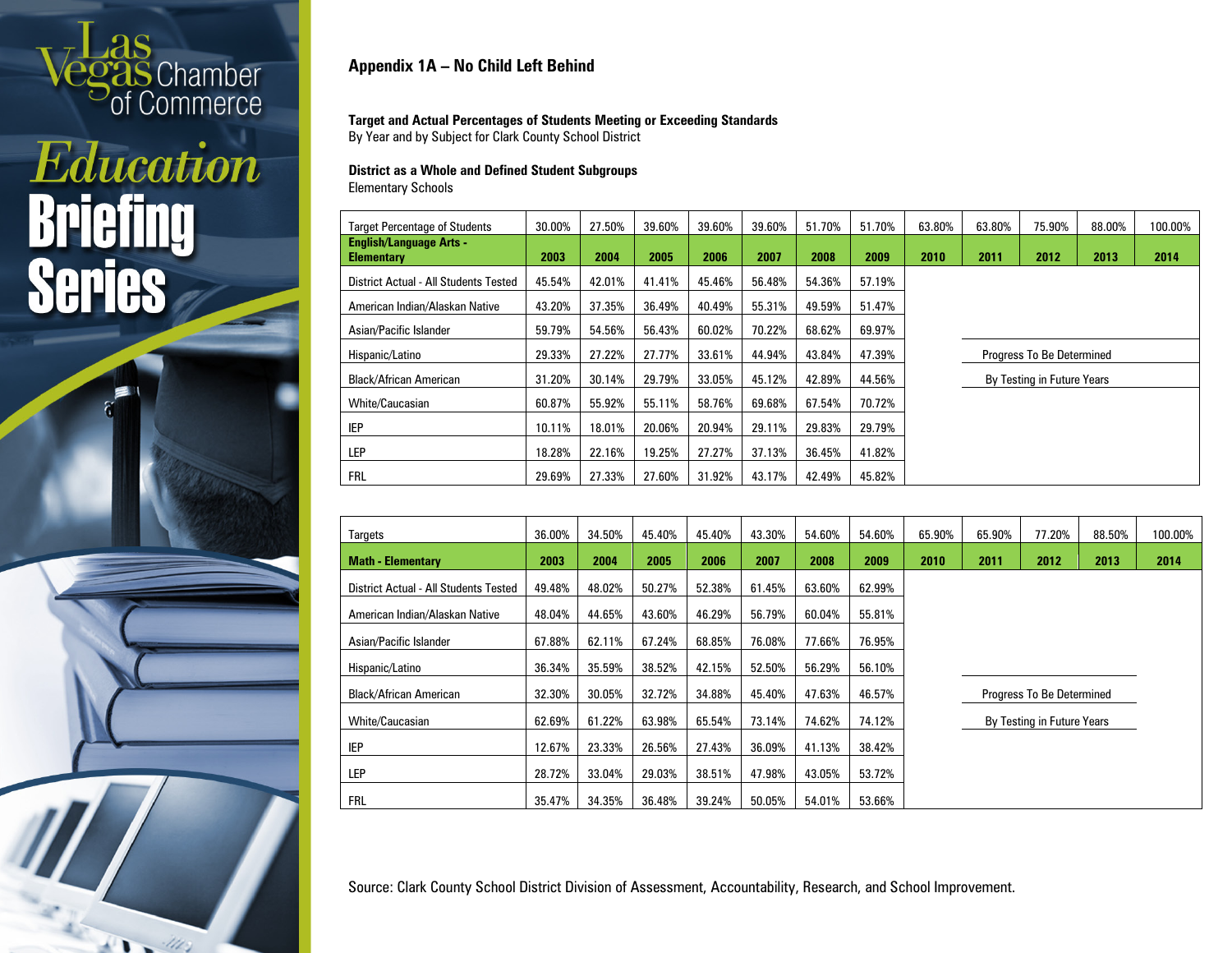

### Education **Briefing<br>Series**



### **Appendix 1B – No Child Left Behind**

#### **Target and Actual Percentages of Students Meeting or Exceeding Standards**

By Year and by Subject for Clark County School District

#### **District as a Whole and Defined Student Subgroups** Middle Schools

| <b>Target Percentage of Students</b>                  | 37.00% | 37.00% | 47.50% | 47.50% | 39.60% | 51.70% | 51.70% | 63.80% | 63.80% | 75.90%                     | 88.00% | 100.00% |
|-------------------------------------------------------|--------|--------|--------|--------|--------|--------|--------|--------|--------|----------------------------|--------|---------|
| <b>English/Language Arts-</b><br><b>Middle School</b> | 2003   | 2004   | 2005   | 2006   | 2007   | 2008   | 2009   | 2010   | 2011   | 2012                       | 2013   | 2014    |
| District Actual - All Students Tested                 | 44.20% | 55.03% | 53.44% | 49.94% | 58.77% | 58.51% | 62.71% |        |        |                            |        |         |
| American Indian/Alaskan Native                        | 42.68% | 50.00% | 50.00% | 47.43% | 59.03% | 53.87% | 60.21% |        |        |                            |        |         |
| Asian/Pacific Islander                                | 59.23% | 66.83% | 68.13% | 66.67% | 74.16% | 74.92% | 77.33% |        |        |                            |        |         |
| Hispanic/Latino                                       | 28.84% | 39.56% | 38.71% | 36.44% | 46.22% | 47.07% | 52.41% |        |        | Progress To Be Determined  |        |         |
| <b>Black/African American</b>                         | 31.21% | 42.58% | 39.89% | 36.54% | 45.94% | 46.01% | 50.53% |        |        | By Testing in Future Years |        |         |
| White/Caucasian                                       | 55.67% | 68.06% | 67.16% | 64.17% | 72.07% | 71.82% | 74.97% |        |        |                            |        |         |
| <b>IEP</b>                                            | 7.55%  | 18.96% | 19.41% | 15.21% | 19.74% | 28.04% | 25.63% |        |        |                            |        |         |
| LEP                                                   | 8.68%  | 33.75% | 29.91% | 32.11% | 41.04% | 42.41% | 47.35% |        |        |                            |        |         |
| FRL                                                   | 19.11% | 39.79% | 38.19% | 35.47% | 44.98% | 46.23% | 51.48% |        |        |                            |        |         |

| <b>Target Percentage of Students</b>  | 32.00% | 32.00% | 43.30% | 43.30% | 43.30% | 54.60% | 54.60% | 65.90% | 65.90% | 77.20%                     | 88.50% | 100.00% |
|---------------------------------------|--------|--------|--------|--------|--------|--------|--------|--------|--------|----------------------------|--------|---------|
| <b>Math - Middle School</b>           | 2003   | 2004   | 2005   | 2006   | 2007   | 2008   | 2009   | 2010   | 2011   | 2012                       | 2013   | 2014    |
| District Actual - All Students Tested | 37.44% | 46.31% | 45.30% | 49.27% | 57.19% | 56.96% | 60.98% |        |        |                            |        |         |
| American Indian/Alaskan Native        | 29.59% | 41.14% | 44.00% | 45.40% | 49.46% | 52.16% | 59.08% |        |        |                            |        |         |
| Asian/Pacific Islander                | 56.58% | 61.57% | 63.18% | 69.58% | 76.60% | 75.93% | 78.39% |        |        |                            |        |         |
| Hispanic/Latino                       | 22.85% | 30.52% | 32.30% | 36.44% | 44.13% | 46.05% | 50.98% |        |        |                            |        |         |
| <b>Black/African American</b>         | 20.59% | 28.78% | 27.67% | 32.81% | 40.73% | 40.22% | 43.83% |        |        | Progress To Be Determined  |        |         |
| White/Caucasian                       | 49.91% | 60.44% | 58.45% | 63.27% | 71.20% | 70.61% | 74.03% |        |        | By Testing in Future Years |        |         |
| <b>IEP</b>                            | 3.59%  | 11.08% | 14.58% | 14.90% | 19.48% | 28.47% | 26.74% |        |        |                            |        |         |
| LEP                                   | 7.00%  | 27.48% | 15.85% | 34.09% | 40.63% | 43.27% | 48.21% |        |        |                            |        |         |
| <b>FRL</b>                            | 22.47% | 30.63% | 30.79% | 35.19% | 43.11% | 44.81% | 50.33% |        |        |                            |        |         |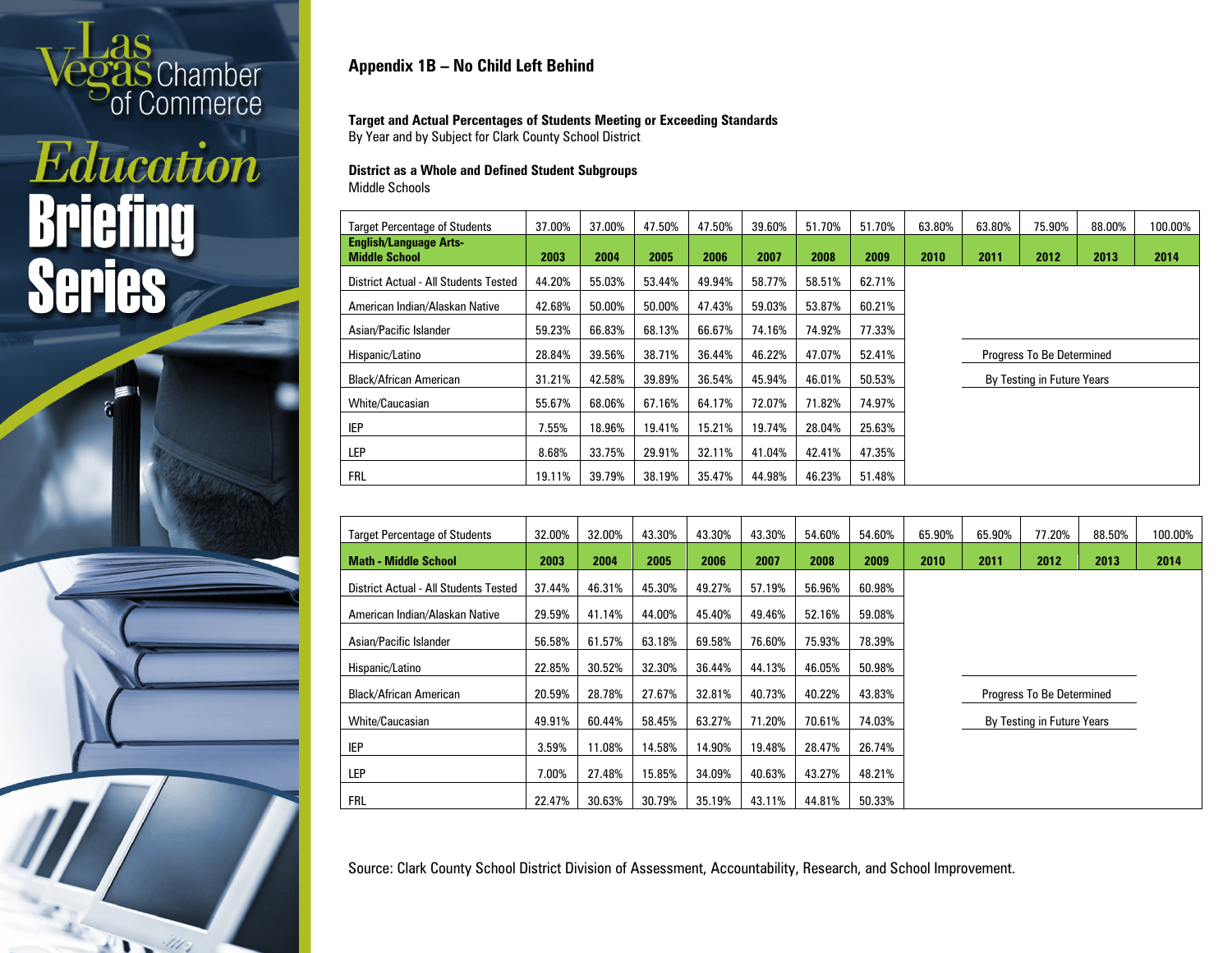# **as** Chamber<br>of Commerce

### Education **Briefing<br>Series**

 $\mathbf{1}$ 

-1119



### **Appendix 1C – No Child Left Behind**

#### **Target and Actual Percentages of Students Meeting or Exceeding Standards**

By Year and by Subject for Clark County School District

#### **District as a Whole and Defined Student Subgroups** High Schools

| <b>Target Percentage of Students</b>                | 73.50%  | 73.50% | 77.90% | 77.90% | 77.90% | 82.30% | 82.30% | 86.70% | 86.70% | 91.10%                     | 95.50% | 100.00% |
|-----------------------------------------------------|---------|--------|--------|--------|--------|--------|--------|--------|--------|----------------------------|--------|---------|
| <b>English/Language Arts-</b><br><b>High School</b> | 2003    | 2004   | 2005   | 2006   | 2007   | 2008   | 2009   | 2010   | 2011   | 2012                       | 2013   | 2014    |
| District Actual - All Students Tested               | 79.09%  | 79.66% | 81.59% | 87.60% | 90.15% | 90.83% | 89.52% |        |        |                            |        |         |
| American Indian/Alaskan Native                      | 77.65%  | 75.57% | 78.60% | 90.10% | 83.33% | 87.39% | 88.43% |        |        |                            |        |         |
| Asian/Pacific Islander                              | 84.23%  | 84.96% | 88.07% | 91.75% | 93.91% | 93.69% | 95.52% |        |        |                            |        |         |
| Hispanic/Latino                                     | 65.10%  | 67.47% | 72.11% | 80.72% | 84.37% | 85.44% | 84.40% |        |        | Progress To Be Determined  |        |         |
| <b>Black/African American</b>                       | 70.20%  | 71.55% | 71.71% | 80.22% | 84.26% | 85.65% | 85.01% |        |        | By Testing in Future Years |        |         |
| White/Caucasian                                     | 87.52.% | 87.71% | 88.48% | 92.70% | 94.80% | 95.63% | 93.93% |        |        |                            |        |         |
| <b>IEP</b>                                          | 32.55%  | 40.59% | 43.10% | 45.68% | 51.97% | 60.87% | 50.42% |        |        |                            |        |         |
| LEP                                                 | 33.50%  | 59.99% | 67.53% | 75.97% | 78.95% | 70.37% | 81.25% |        |        |                            |        |         |
| <b>FRL</b>                                          | ΝA      | 62.32% | 74.25% | 76.97% | 81.10% | 83.37% | 83.22% |        |        |                            |        |         |

| <b>Target Percentage of Students</b>  | 42.80% | 42.80% | 52.30% | 52.30% | 52.30% | 61.80% | 61.80% | 71.30% | 71.30% | 80.80%                     | 90.30% | 100.00% |
|---------------------------------------|--------|--------|--------|--------|--------|--------|--------|--------|--------|----------------------------|--------|---------|
| <b>Math - High School</b>             | 2003   | 2004   | 2005   | 2006   | 2007   | 2008   | 2009   | 2010   | 2011   | 2012                       | 2013   | 2014    |
| District Actual - All Students Tested | 52.06% | 55.57% | 58.42% | 68.43% | 63.68% | 74.26% | 69.64% |        |        |                            |        |         |
| American Indian/Alaskan Native        | 41.75% | 50.86% | 42.66% | 64.58% | 65.52% | 68.47% | 62.81% |        |        |                            |        |         |
| Asian/Pacific Islander                | 62.30% | 69.06% | 71.32% | 79.52% | 76.40% | 83.68% | 81.96% |        |        |                            |        |         |
| Hispanic/Latino                       | 32.82% | 39.24% | 43.01% | 55.68% | 49.72% | 63.43% | 59.80% |        |        |                            |        |         |
| <b>Black/African American</b>         | 31.98% | 35.67% | 37.80% | 46.41% | 43.29% | 55.84% | 51.40% |        |        | Progress To Be Determined  |        |         |
| White/Caucasian                       | 65.95% | 68.18% | 71.25% | 79.66% | 75.62% | 85.52% | 80.25% |        |        | By Testing in Future Years |        |         |
| <b>IEP</b>                            | 12.35% | 13.73% | 18.05% | 20.49% | 21.34% | 33.66% | 25.19% |        |        |                            |        |         |
| LEP                                   | 16.91% | 29.94% | 41.86% | 53.16% | 45.63% | 59.27% | 59.73% |        |        |                            |        |         |
| <b>FRL</b>                            | 28.81% | 32.97% | 38.07% | 51.05% | 47.37% | 59.90% | 57.49% |        |        |                            |        |         |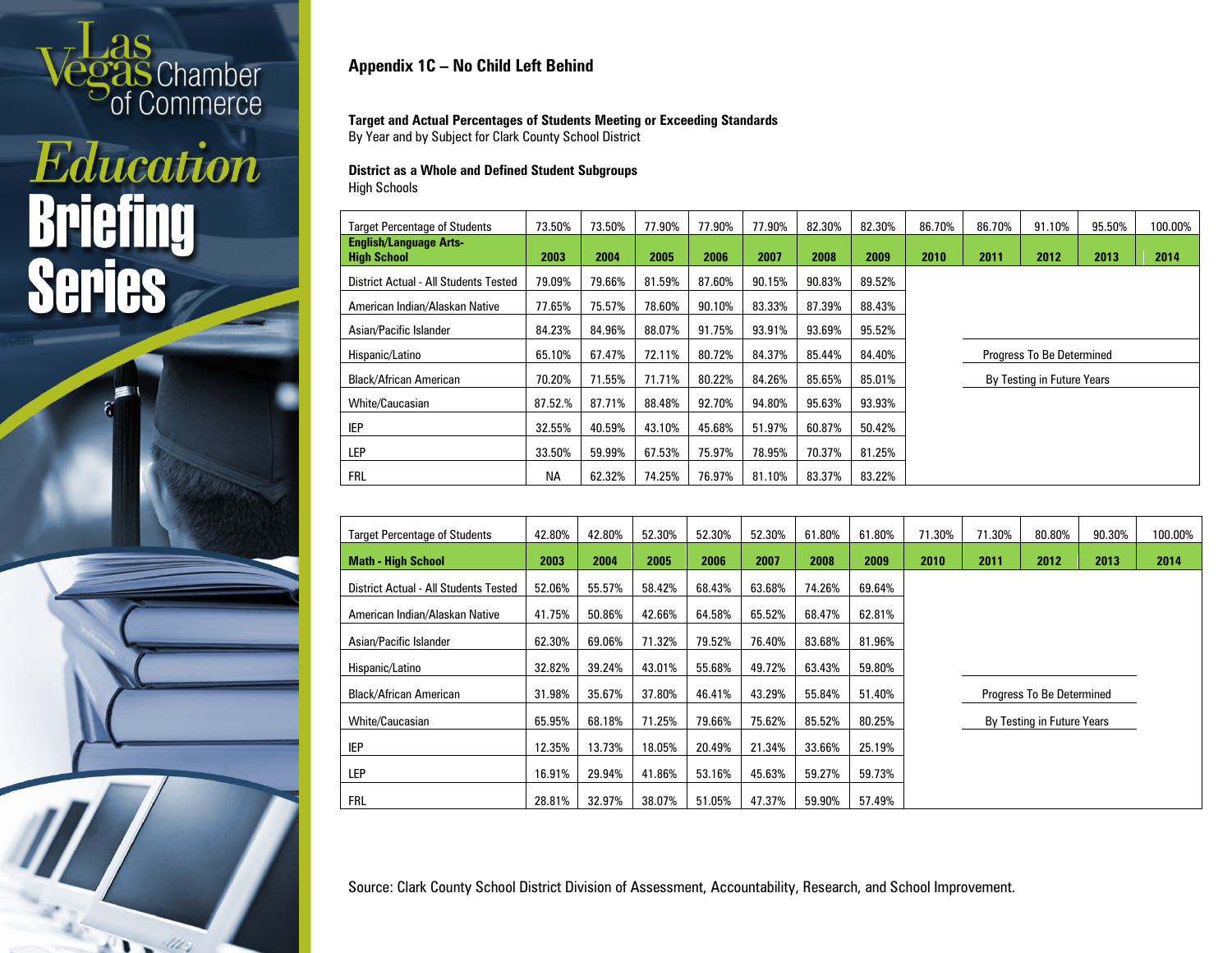# **Tas** Chamber<br>Pof Commerce

### Education **Briefing<br>Series**

 $\mathbf{1}$ 

-1119



**Target and Actual Percentages of Students Meeting or Exceeding Standards**

By Year and Subject for Each Nevada School District - All Students Tested Districts Not Meeting AYP in One Subject - English or Math Elementary Schools **Elementary Schools** Districts Not Meeting AYP in Both English and Math

| <b>Target Percentage of Students</b>      | 51.70% | 63.80% | 63.80% | 75.90%                     | 88.00% | 100.00% |                                                                   |
|-------------------------------------------|--------|--------|--------|----------------------------|--------|---------|-------------------------------------------------------------------|
| <b>English/Language Arts - Elementary</b> | 2009   | 2010   | 2011   | 2012                       | 2013   | 2014    | AYP Status By Subject for District as a Whole and for Grade Level |
| <b>Carson City</b>                        | 63.85% |        |        |                            |        |         | District Yes - Elementary English/Language Arts No                |
| Churchill                                 | 66.05% |        |        |                            |        |         | District No - Elementary English/Language Arts No                 |
| <b>Clark</b>                              | 57.19% |        |        |                            |        |         | District No - Elementary English/Language Arts No                 |
| Douglas                                   | 75.28% |        |        |                            |        |         | District Yes - Elementary English/Language Arts Yes               |
| <b>Elko</b>                               | 61.13% |        |        |                            |        |         | District No - Elementary English/Language Arts No                 |
| Esmeralda                                 |        |        |        |                            |        |         | <b>Report Not Available</b>                                       |
| Eureka                                    | 76.56% |        |        |                            |        |         | District Yes - Elementary English/Language Arts Yes               |
| Humboldt                                  | 63.13% |        |        | Progress To Be Determined  |        |         | District Yes - Elementary English/Language Arts Yes               |
| Lander                                    | 74.53% |        |        | By Testing in Future Years |        |         | District Yes - Elementary English/Language Arts No                |
| Lincoln                                   | 65.01% |        |        |                            |        |         | District Yes - Elementary English/Language Arts No                |
| Lyon                                      | 65.18% |        |        |                            |        |         | District Yes - Elementary English/Language Arts Yes               |
| Mineral                                   | 55.13% |        |        |                            |        |         | District Yes - Elementary English/Language Arts No                |
| Nye                                       | 56.79% |        |        |                            |        |         | District No - Elementary English/Language Arts No                 |
| Pershing                                  | 53.42% |        |        |                            |        |         | District Yes - Elementary English/Language Arts No                |
| Storey                                    | 58.71% |        |        |                            |        |         | District Yes - Elementary English/Language Arts Yes               |
| Washoe                                    | 61.42% |        |        |                            |        |         | District No - Elementary English/Language Arts No                 |
| <b>White Pine</b>                         | 45.39% |        |        |                            |        |         | District Yes - Elementary English/Language Arts No                |

| <b>Target Percentage of Students</b> | 54.60% | 65.90% | 65.90% | 77.20%                     | 88.50% | 100.00% |                                                                   |
|--------------------------------------|--------|--------|--------|----------------------------|--------|---------|-------------------------------------------------------------------|
| <b>Math - Elementary</b>             | 2009   | 2010   | 2011   | 2012                       | 2013   | 2014    | AYP Status By Subject for District as a Whole and for Grade Level |
| <b>Carson City</b>                   | 66.92% |        |        |                            |        |         | District Yes - Elementary Math No                                 |
| <b>Churchill</b>                     | 68.23% |        |        |                            |        |         | District Yes - Elementary Math No                                 |
| <b>Clark</b>                         | 62.99% |        |        |                            |        |         | District No - Elementary Math No                                  |
| Douglas                              | 72.54% |        |        |                            |        |         | District Yes - Elementary Math Yes                                |
| <b>Elko</b>                          | 60.19% |        |        |                            |        |         | District No - Elementary Math No                                  |
| Esmeralda                            | ۰      |        |        |                            |        |         | <b>Report Not Available</b>                                       |
| Eureka                               | 84.38% |        |        |                            |        |         | District Yes - Elementary Math Yes                                |
| Humboldt                             | 69.00% |        |        | Progress To Be Determined  |        |         | District Yes - Elementary Math No                                 |
| Lander                               | 73.56% |        |        | By Testing in Future Years |        |         | District Yes - Elementary Math No                                 |
| Lincoln                              | 67.33% |        |        |                            |        |         | District Yes - Elementary Math Yes                                |
| Lyon                                 | 65.53% |        |        |                            |        |         | District No - Elementary Math No                                  |
| <b>Mineral</b>                       | 51.36% |        |        |                            |        |         | District Yes - Elementary Math No                                 |
| Nye                                  | 57.36% |        |        |                            |        |         | District Yes - Elementary Math No                                 |
| Pershing                             | 58.17% |        |        |                            |        |         | District Yes - Elementary Math No                                 |
| Storey                               | 72.73% |        |        |                            |        |         | District Yes - Elementary Math Yes                                |
| <b>Washoe</b>                        | 65.93% |        |        |                            |        |         | District No - Elementary Math No                                  |
| <b>White Pine</b>                    | 44.15% |        |        |                            |        |         | District Yes - Elementary Math No                                 |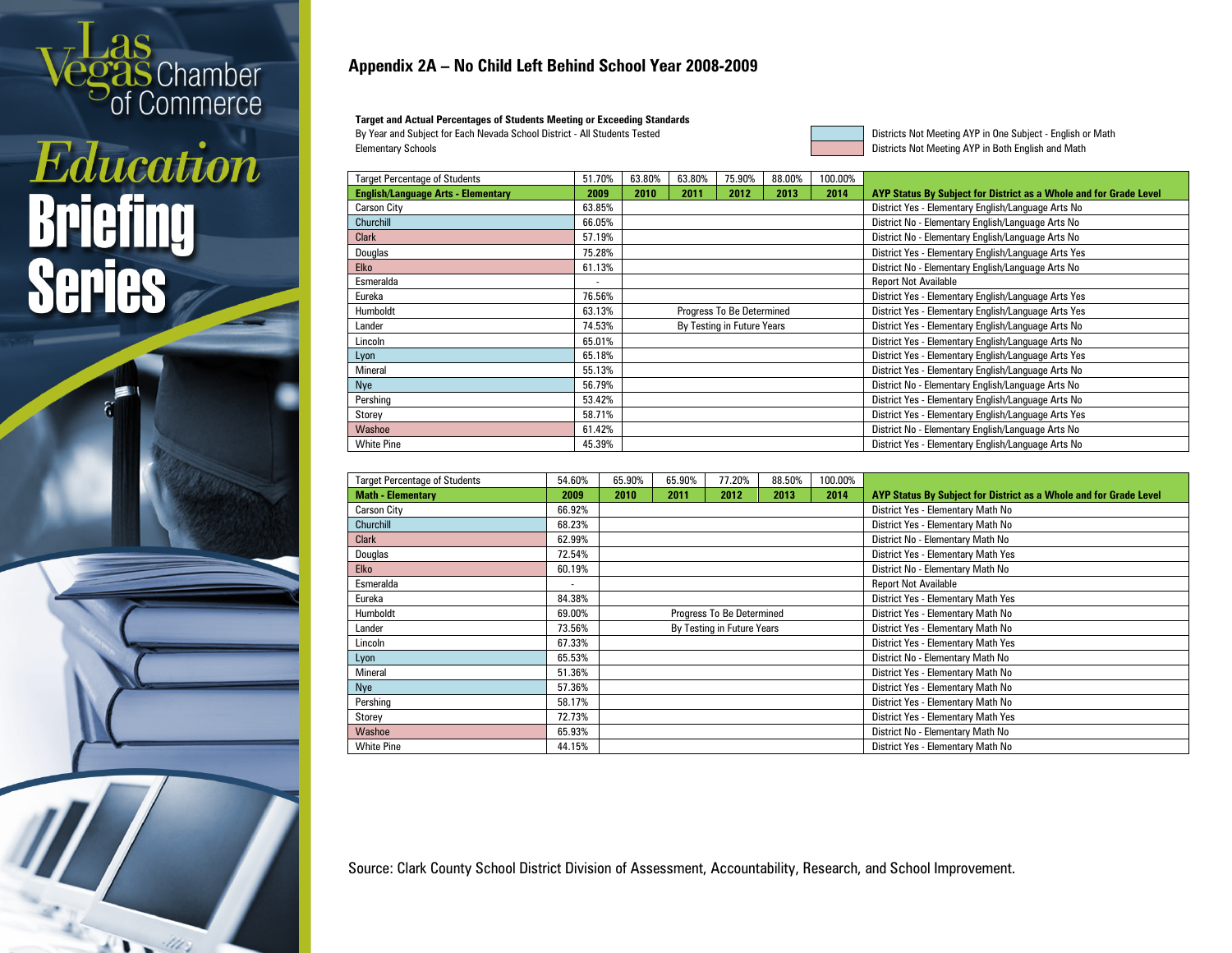# **TAS** Chamber<br>Of Commerce

### Education **Briefing<br>Series**

 $\mathbf{1}$ 

-1119

**Appendix 2B – No Child Left Behind School Year 2008-2009**

**Target and Actual Percentages of Students Meeting or Exceeding Standards**

By Year and Subject for Each Nevada School District - All Students Tested Districts Not Meeting AYP in One Subject - English or Math Middle Schools **Districts Not Meeting AYP in Both English and Math** Districts Not Meeting AYP in Both English and Math

| <b>Target Percentage of Students</b>        | 51.70% | 63.80% | 63.80% | 75.90%                     | 88.00% | 100.00% |                                                                   |
|---------------------------------------------|--------|--------|--------|----------------------------|--------|---------|-------------------------------------------------------------------|
| <b>English/Language Arts- Middle School</b> | 2009   | 2010   | 2011   | 2012                       | 2013   | 2014    | AYP Status By Subject for District as a Whole and for Grade Level |
| <b>Carson City</b>                          | 67.44% |        |        |                            |        |         | District Yes - Middle School English/Language Arts No             |
| Churchill                                   | 71.45% |        |        |                            |        |         | District No - Middle School English/Language Arts No              |
| Clark                                       | 62.71% |        |        |                            |        |         | District No - Middle School English/Language Arts No              |
| Douglas                                     | 79.94% |        |        |                            |        |         | District Yes - Middle School English/Language Arts Yes            |
| <b>Elko</b>                                 | 65.00% |        |        |                            |        |         | District No - Middle School English/ Language Arts No             |
| Esmeralda                                   |        |        |        |                            |        |         | <b>Report Not Available</b>                                       |
| Eureka                                      | 61.54% |        |        |                            |        |         | District Yes - Middle School English/Language Arts Yes            |
| Humboldt                                    | 64.54% |        |        | Progress To Be Determined  |        |         | District Yes - Middle School English/Language Arts No             |
| Lander                                      | 65.54% |        |        | By Testing in Future Years |        |         | District Yes - Middle School English/Language Arts Yes            |
| Lincoln                                     | 71.64% |        |        |                            |        |         | District Yes - Middle School English/Language Arts Yes            |
| Lyon                                        | 68.78% |        |        |                            |        |         | District Yes - Middle School English/Language Arts No             |
| <b>Mineral</b>                              | N/A    |        |        |                            |        |         | District Yes - Middle School English/Language Arts Yes            |
| Nye                                         | 68.01% |        |        |                            |        |         | District No - Middle School English/Language Arts No              |
| Pershing                                    | 54.36% |        |        |                            |        |         | District Yes - Middle School English/Language Arts Yes            |
| Storey                                      | 75.12% |        |        |                            |        |         | District Yes - Middle School English/ Language Arts Yes           |
| <b>Washoe</b>                               | 66.44% |        |        |                            |        |         | District No - Middle School English/Language Arts No              |
| <b>White Pine</b>                           | 65.56% |        |        |                            |        |         | District Yes - Middle School English/Language Arts Yes            |

| <b>Target Percentage of Students</b> | 54.60% | 65.90% | 65.90% | 77.20%                     | 88.50% | 100.00% |                                                                   |
|--------------------------------------|--------|--------|--------|----------------------------|--------|---------|-------------------------------------------------------------------|
| <b>Math - Middle School</b>          | 2009   | 2010   | 2011   | 2012                       | 2013   | 2014    | AYP Status By Subject for District as a Whole and for Grade Level |
| <b>Carson City</b>                   | 63.29% |        |        |                            |        |         | District Yes - Middle School Math No                              |
| Churchill                            | 61.54% |        |        |                            |        |         | District Yes - Middle School Math No                              |
| <b>Clark</b>                         | 60.98% |        |        |                            |        |         | District No - Middle School Math No                               |
| Douglas                              | 77.35% |        |        |                            |        |         | District Yes - Middle School Math Yes                             |
| <b>Elko</b>                          | 62.72% |        |        |                            |        |         | District No - Middle School Math No                               |
| Esmeralda                            |        |        |        |                            |        |         | <b>Report Not Available</b>                                       |
| Eureka                               | 70.97% |        |        |                            |        |         | District Yes - Middle School Math Yes                             |
| Humboldt                             | 58.62% |        |        | Progress To Be Determined  |        |         | District Yes - Middle School Math No                              |
| Lander                               | 57.96% |        |        | By Testing in Future Years |        |         | District Yes - Middle School Math Yes                             |
| Lincoln                              | 68.94% |        |        |                            |        |         | District Yes - Middle School Math Yes                             |
| Lyon                                 | 63.41% |        |        |                            |        |         | District No - Middle School Math No                               |
| <b>Mineral</b>                       | N/A    |        |        |                            |        |         | District Yes - Middle School Math Yes                             |
| Nye                                  | 65.01% |        |        |                            |        |         | District Yes - Middle School Math Yes                             |
| Pershing                             | 57.68% |        |        |                            |        |         | District Yes - Middle School Math Yes                             |
| Storey                               | 68.69% |        |        |                            |        |         | District Yes - Middle School Math Yes                             |
| Washoe                               | 65.86% |        |        |                            |        |         | District No - Middle School Math No                               |
| <b>White Pine</b>                    | 56.05% |        |        |                            |        |         | District Yes - Middle School Math Yes                             |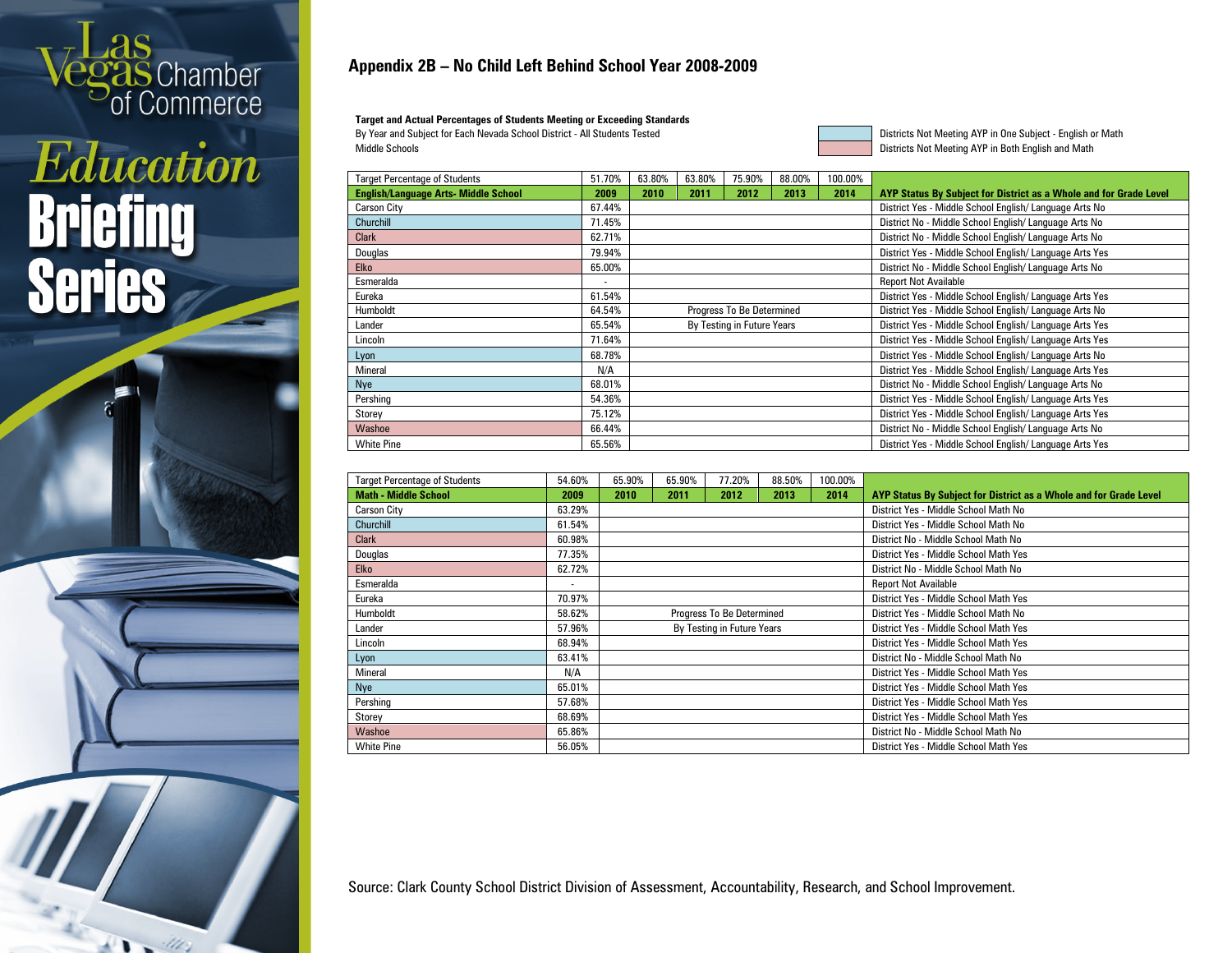## **as** Chamber<br>
of Commerce

### Education **Briefing<br>Series**



### **Appendix 2C – No Child Left Behind School Year 2008-2009**

**Target and Actual Percentages of Students Meeting or Exceeding Standards**

By Year and Subject for Each Nevada School District - All Students Tested

High Schools **Districts Not Meeting AYP in One Subject** - English or Math Districts Not Meeting AYP in Both English and Math

| <b>Target Percentage of Students</b>      | 82.30% | 86.70% | 86.70% | 91.10%                     | 95.50% | 100.00% |                                                                   |
|-------------------------------------------|--------|--------|--------|----------------------------|--------|---------|-------------------------------------------------------------------|
| <b>English/Language Arts- High School</b> | 2009   | 2010   | 2011   | 2012                       | 2013   | 2014    | AYP Status By Subject for District as a Whole and for Grade Level |
| <b>Carson City</b>                        | 91.76% |        |        |                            |        |         | District Yes - High School English/Language Arts Yes              |
| <b>Churchill</b>                          | 90.94% |        |        |                            |        |         | District No - High School English/Language Arts No                |
| <b>Clark</b>                              | 89.52% |        |        |                            |        |         | District No - High School English/Language Arts No                |
| Douglas                                   | 94.32% |        |        |                            |        |         | District Yes - High School English/Language Arts Yes              |
| <b>Elko</b>                               | 90.94% |        |        |                            |        |         | District No - High School English/Language Arts No                |
| Esmeralda                                 | ٠      |        |        |                            |        |         | <b>Report Not Available</b>                                       |
| Eureka                                    | 92.31% |        |        |                            |        |         | District Yes - High School English/Language Arts Yes              |
| Humboldt                                  | 92.25% |        |        | Progress To Be Determined  |        |         | District Yes - High School English/Language Arts Yes              |
| Lander                                    | 89.90% |        |        | By Testing in Future Years |        |         | District Yes - High School English/Language Arts Yes              |
| Lincoln                                   | 84.94% |        |        |                            |        |         | District Yes - High School English/Language Arts No               |
| Lyon                                      | 89.12% |        |        |                            |        |         | District No - High School English/Language Arts No                |
| Mineral                                   | 88.71% |        |        |                            |        |         | District Yes - High School English/Language Arts Yes              |
| Nye                                       | 89.79% |        |        |                            |        |         | District No - High School English/Language Arts No                |
| Pershing                                  | 92.11% |        |        |                            |        |         | District Yes - High School English/Language Arts Yes              |
| Storey                                    | 95.95% |        |        |                            |        |         | District Yes - High School English/Language Arts Yes              |
| Washoe                                    | 90.97% |        |        |                            |        |         | District No - High School English/Language Arts No                |
| <b>White Pine</b>                         | 85.35% |        |        |                            |        |         | District Yes - High School English/Language Arts Yes              |

| <b>Target Percentage of Students</b> | 61.80% | 71.30% | 71.30% | 80.80%                     | 90.30% | 100.00% |                                                                   |
|--------------------------------------|--------|--------|--------|----------------------------|--------|---------|-------------------------------------------------------------------|
| <b>Math - High School</b>            | 2009   | 2010   | 2011   | 2012                       | 2013   | 2014    | AYP Status By Subject for District as a Whole and for Grade Level |
| <b>Carson City</b>                   | 80.49% |        |        |                            |        |         | District Yes - High School Math Yes                               |
| Churchill                            | 82.58% |        |        |                            |        |         | District Yes - High School Math Yes                               |
| Clark                                | 69.64% |        |        |                            |        |         | District No - High School Math No                                 |
| Douglas                              | 80.28% |        |        |                            |        |         | District Yes - High School Math No                                |
| <b>Elko</b>                          | 72.97% |        |        |                            |        |         | District No - High School Math No                                 |
| Esmeralda                            |        |        |        |                            |        |         | <b>Report Not Available</b>                                       |
| Eureka                               | 84.62% |        |        |                            |        |         | District Yes - High School Math Yes                               |
| Humboldt                             | 69.50% |        |        | Progress To Be Determined  |        |         | District Yes - High School Math Yes                               |
| Lander                               | 69.70% |        |        | By Testing in Future Years |        |         | District Yes - High School Math Yes                               |
| Lincoln                              | 63.86% |        |        |                            |        |         | District Yes - High School Math No                                |
| Lyon                                 | 71.29% |        |        |                            |        |         | District No - High School Math No                                 |
| <b>Mineral</b>                       | 51.61% |        |        |                            |        |         | District Yes - High School Math Yes                               |
| Nye                                  | 64.40% |        |        |                            |        |         | District Yes - High School Math No                                |
| Pershing                             | 78.95% |        |        |                            |        |         | District Yes - High School Math Yes                               |
| Storey                               | 75.68% |        |        |                            |        |         | District Yes - High School Math Yes                               |
| Washoe                               | 75.47% |        |        |                            |        |         | District No - High School Math No                                 |
| <b>White Pine</b>                    | 70.71% |        |        |                            |        |         | District Yes - High School Math Yes                               |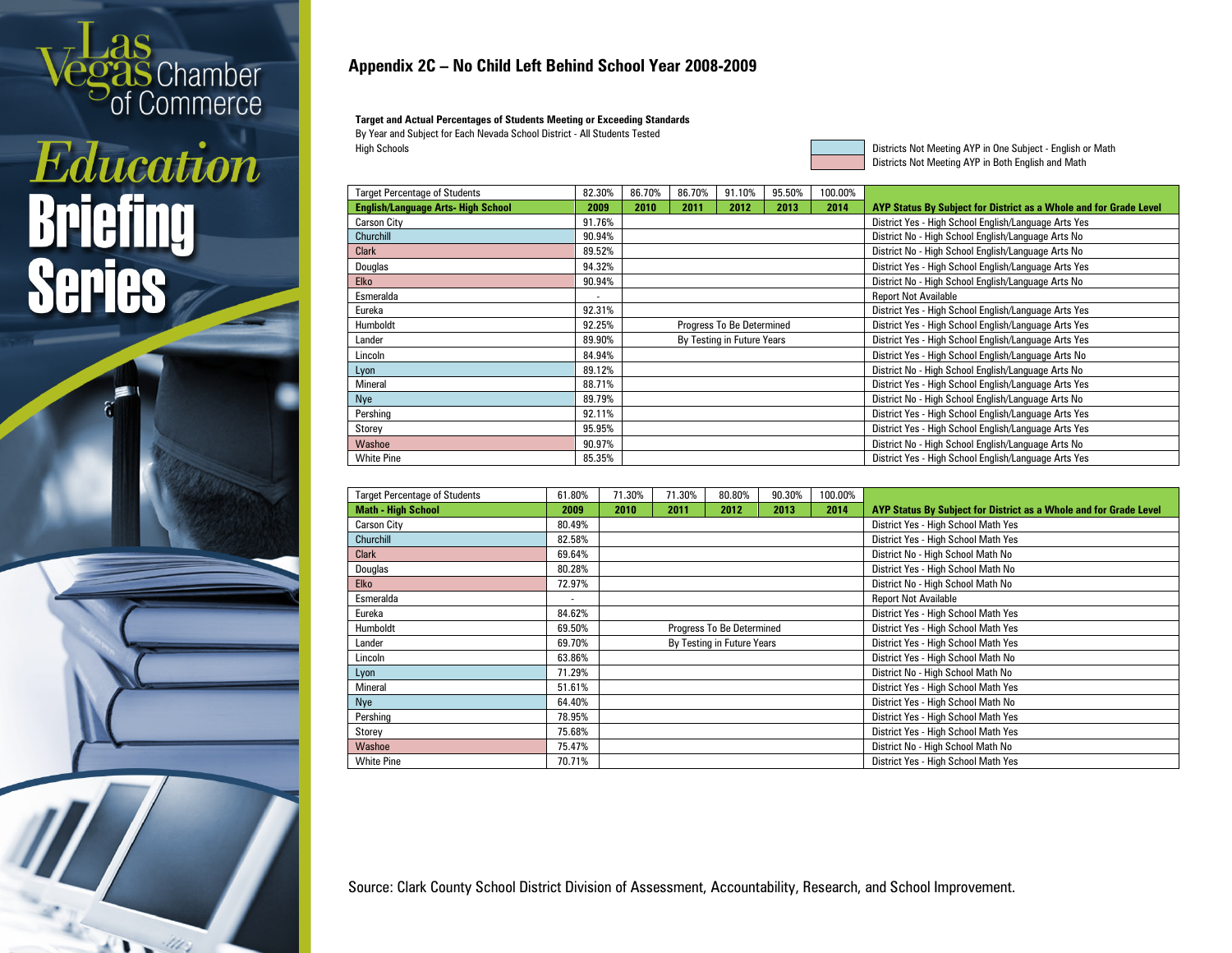

### Education **Briefing<br>Series**

 $\mathbf{1}$ 



#### **Average Math and Reading Scale Scores 2009** Grade 4, By State<sup>1</sup>

|                       | Math          | Math           |                       | Reading       | Reading        |
|-----------------------|---------------|----------------|-----------------------|---------------|----------------|
| State                 | <b>Scores</b> | <b>Rank</b>    | <b>State</b>          | <b>Scores</b> | Rank           |
| <b>United States</b>  | 239.09        |                | <b>United States</b>  | 219.60        |                |
| <b>Massachusetts</b>  | 252.25        | 1              | <b>Massachusetts</b>  | 233.75        | 1              |
| New Hampshire         | 251.07        | $\overline{c}$ | New Jersey            | 229.39        | $\overline{2}$ |
| Minnesota             | 249.46        | 3              | New Hampshire         | 229.14        | 3              |
| Vermont               | 247.77        | 4              | Connecticut           | 228.97        | 4              |
| New Jersey            | 246.53        | 5              | Vermont               | 228.74        | 5              |
| Kansas                | 245.31        | 6              | <b>DoDEA</b>          | 228.32        | 6              |
| North Dakota          | 245.19        | $\overline{1}$ | Virginia              | 226.53        | $\overline{1}$ |
| Connecticut           | 244.72        | 8              | Maryland              | 226.05        | 8              |
| Maine                 | 244.46        | 9              | North Dakota          | 225.97        | 9              |
| Montana               | 244.40        | 10             | Colorado              | 225.70        | 10             |
| Maryland              | 243.80        | 11             | Florida               | 225.67        | 11             |
| <b>North Carolina</b> | 243.78        | 12             | Kentucky              | 225.61        | 12             |
| Ohio                  | 243.69        | 13             | Delaware              | 225.51        | 13             |
| Pennsylvania          | 243.59        | 14             | Montana               | 224.65        | 14             |
| Wisconsin             | 243.59        | 15             | <b>Ohio</b>           | 224.53        | 15             |
| Colorado              | 243.13        | 16             | New York              | 224.37        | 16             |
| Virginia              | 243.07        | 17             | Kansas                | 223.92        | 17             |
| Indiana               | 242.62        | 18             | Missouri              | 223.84        | 18             |
| lowa                  | 242.60        | 19             | Maine                 | 223.79        | 19             |
| Washington            | 242.26        | 20             | Pennsylvania          | 223.68        | 20             |
| South Dakota          | 242.10        | 21             | Minnesota             | 223.34        | 21             |
| Wyoming               | 242.01        | 22             | Rhode Island          | 222.70        | 22             |
| Florida               | 241.94        | 23             | Indiana               | 222.66        | 23             |
| Idaho                 | 241.04        | 24             | Wyoming               | 222.65        | 24             |
| Missouri              | 240.68        | 25             | Nebraska              | 222.52        | 25             |
| New York              | 240.64        | 26             | South Dakota          | 222.17        | 26             |
| Texas                 | 240.46        | 27             | lowa                  | 221.42        | 27             |
| Utah                  | 240.32        | 28             | Washington            | 221.33        | 28             |
| <b>DoDEA</b>          | 240.29        | 29             | Idaho                 | 221.02        | 29             |
| Delaware              | 239.49        | 30             | Wisconsin             | 220.14        | 30             |
| Kentucky              | 238.84        | 31             | <b>North Carolina</b> | 219.30        | 31             |
| Rhode Island          | 238.77        | 32             | Utah                  | 219.20        | 32             |
| Nebraska              | 238.75        | 33             | <b>Illinois</b>       | 219.17        | 33             |
| <b>Illinois</b>       | 238.29        | 34             | Texas                 | 218.86        | 34             |
| Oregon                | 238.03        | 35             | Michigan              | 218.24        | 35             |
| Arkansas              | 237.54        | 36             | Oregon                | 218.14        | 36             |
| Alaska                | 237.21        | 37             | Georgia               | 217.85        | 37             |
| <b>Oklahoma</b>       | 236.78        | 38             | <b>Oklahoma</b>       | 217.19        | 38             |
| Michigan              | 236.28        | 39             | Tennessee             | 216.74        | 39             |
| Georgia               | 236.03        | 40             | Alabama               | 216.27        | 40             |
| Hawaii                | 235.68        | 41             | <b>Arkansas</b>       | 216.15        | 41             |
| South Carolina        | 235.67        | 42             | South Carolina        | 215.94        | 42             |
| Nevada                | 235.15        | 43             | <b>West Virginia</b>  | 214.52        | 43             |
| <b>West Virginia</b>  | 232.98        | 44             | Nevada                | 211.14        | 44             |
| Tennessee             | 231.83        | 45             | Alaska                | 211.13        | 45             |
| Califomia             | 231.67        | 46             | Hawaii                | 210.62        | 46             |
| New Mexico            | 230.03        | 47             | Mississippi           | 210.51        | 47             |
| Arizona               | 229.99        | 48             | Arizona               | 209.99        | 48             |
| Louisiana             | 229.43        | 49             | California            | 209.76        | 49             |
| Alabama               | 227.96        | 50             | New Mexico            | 207.65        | 50             |
| Mississippi           | 227.26        | 51             | Louisiana             | 207.49        | 51             |
| District of Columbia  | 219.26        | 52             | District of Columbia  | 201.98        | 52             |

<sup>1</sup>Source: U.S. Department of Education, Institute of Education Sciences, National Center for Education Statistics, National Assessment of Educational Progress (NAEP), 2009 Mathematics Assessment. Includes District of Columbia and Department of Defense Schools.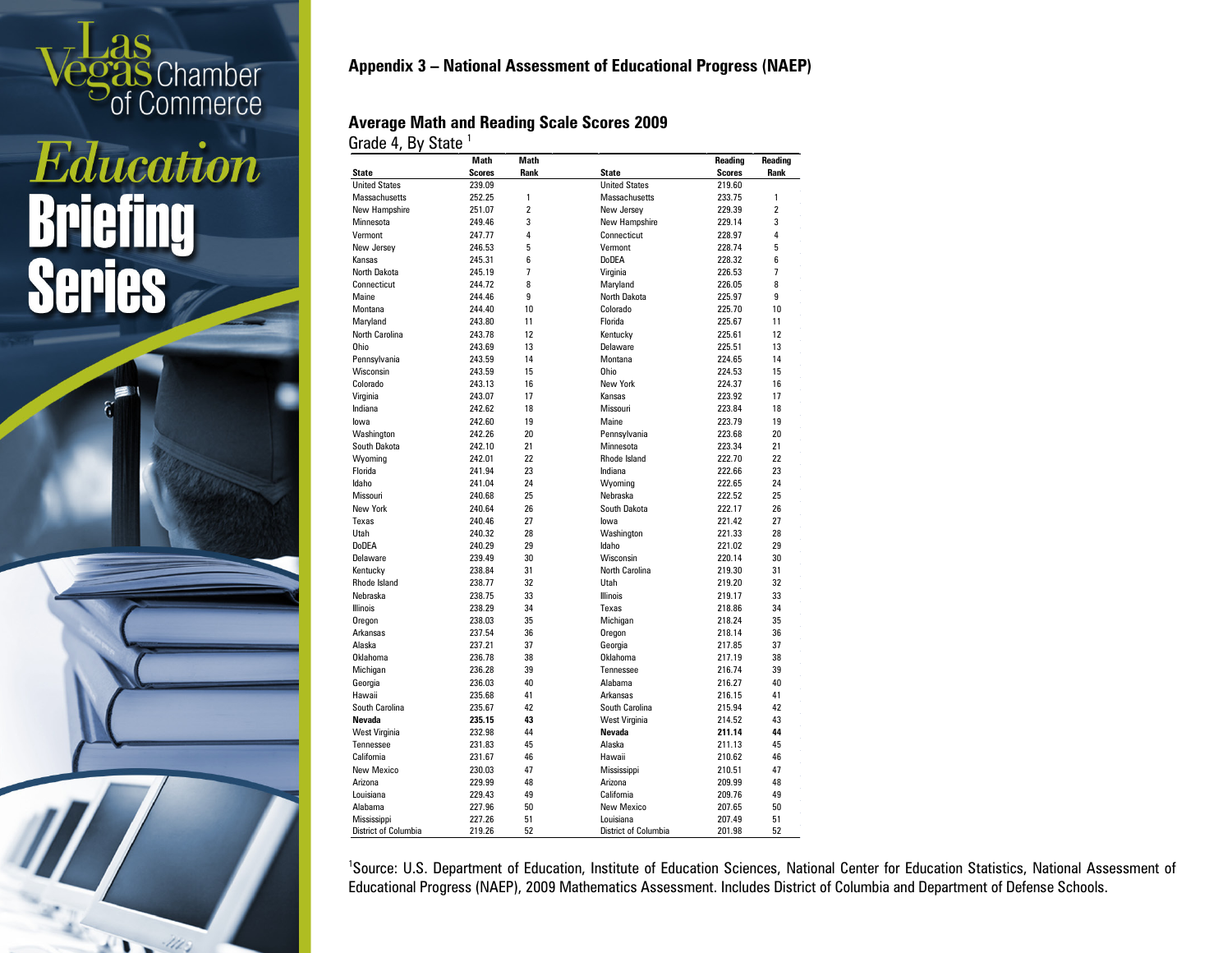### **as Chamber**<br>of Commerce

### Education **Briefing<br>Series**

 $\mathbf{1}$ 



#### **Average Math and Reading Scale Scores 2009**

| Grade 8, By State <sup>1</sup> |
|--------------------------------|
|--------------------------------|

|                      | Math          | Math           |                      | Reading       | Reading        |  |
|----------------------|---------------|----------------|----------------------|---------------|----------------|--|
| <b>State</b>         | <b>Scores</b> | <b>Rank</b>    | <b>State</b>         | <b>Scores</b> | Rank           |  |
| <b>United States</b> | 281.67        |                | <b>United States</b> | 262.29        |                |  |
| <b>Massachusetts</b> | 298.85        | 1              | <b>Massachusetts</b> | 273.59        | 1              |  |
| Minnesota            | 294.44        | $\overline{c}$ | New Jersey           | 272.80        | $\overline{2}$ |  |
| Vermont              | 292.87        | 3              | <b>DoDEA</b>         | 272.46        | 3              |  |
| North Dakota         | 292.84        | 4              | Vermont              | 272.31        | 4              |  |
| New Jersey           | 292.66        | 5              | Connecticut          | 271.81        | 5              |  |
| New Hampshire        | 292.32        | 6              | New Hampshire        | 270.75        | 6              |  |
| Montana              | 291.54        | $\overline{1}$ | Pennsylvania         | 270.70        | $\overline{1}$ |  |
| South Dakota         | 290.62        | 8              | Montana              | 270.39        | 8              |  |
| Washington           | 288.72        | 9              | South Dakota         | 270.06        | 9              |  |
| Connecticut          | 288.61        | 10             | Minnesota            | 269.74        | 10             |  |
| Kansas               | 288.60        | 11             | North Dakota         | 269.24        | 11             |  |
| Maryland             | 288.34        | 12             | Ohio                 | 268.68        | 12             |  |
| Pennsylvania         | 288.30        | 13             | Wyoming              | 268.16        | 13             |  |
| Wisconsin            | 288.14        | 14             | Maine                | 267.71        | 14             |  |
| Colorado             | 287.37        | 15             | Maryland             | 267.30        | 15             |  |
| Idaho                | 287.31        | 16             | Nebraska             | 267.07        | 16             |  |
| <b>DoDEA</b>         | 287.15        | 17             | Washington           | 266.92        | 17             |  |
| Indiana              | 286.81        | 18             | Missouri             | 266.88        | 18             |  |
| Texas                | 286.69        | 19             | Kentucky             | 266.85        | 19             |  |
| Maine                | 286.36        | 20             | Kansas               | 266.80        | 20             |  |
| Wyoming              | 286.10        | 21             | Wisconsin            | 265.81        | 21             |  |
| Virginia             | 286.07        | 22             | Indiana              | 265.69        | 22             |  |
| Missouri             | 285.81        | 23             | Virginia             | 265.64        | 23             |  |
| <b>Ohio</b>          | 285.58        | 24             | Utah                 | 265.59        | 24             |  |
|                      | 285.04        | 25             | Colorado             |               | 25             |  |
| Oregon               |               |                |                      | 265.51        |                |  |
| North Carolina       | 284.33        | 26             | Oregon               | 265.09        | 26             |  |
| Nebraska             | 284.26        | 27             | Delaware             | 265.00        | 27             |  |
| lowa                 | 284.17        | 28             | lowa                 | 264.89        | 28             |  |
| Utah                 | 284.07        | 29             | Idaho                | 264.84        | 29             |  |
| Delaware             | 283.83        | 30             | Illinois             | 264.51        | 30             |  |
| Alaska               | 283.05        | 31             | Florida              | 264.36        | 31             |  |
| New York             | 282.58        | 32             | New York             | 264.29        | 32             |  |
| <b>Illinois</b>      | 282.43        | 33             | Michigan             | 261.90        | 33             |  |
| South Carolina       | 280.38        | 34             | Tennessee            | 260.95        | 34             |  |
| Florida              | 279.34        | 35             | Texas                | 260.37        | 35             |  |
| Kentucky             | 279.28        | 36             | Georgia              | 260.24        | 36             |  |
| Michigan             | 278.27        | 37             | Rhode Island         | 259.89        | 37             |  |
| Rhode Island         | 277.92        | 38             | North Carolina       | 259.53        | 38             |  |
| Georgia              | 277.56        | 39             | <b>Oklahoma</b>      | 259.50        | 39             |  |
| Arizona              | 277.33        | 40             | Alaska               | 259.45        | 40             |  |
| Arkansas             | 276.00        | 41             | <b>Arkansas</b>      | 258.05        | 41             |  |
| Oklahoma             | 275.71        | 42             | Arizona              | 257.60        | 42             |  |
| Tennessee            | 274.76        | 43             | South Carolina       | 257.27        | 43             |  |
| Nevada               | 274.15        | 44             | Alabama              | 254.90        | 44             |  |
| Hawaii               | 273.76        | 45             | West Virginia        | 254.80        | 45             |  |
| Louisiana            | 272.38        | 46             | Hawaii               | 254.74        | 46             |  |
| California           | 270.45        | 47             | New Mexico           | 254.13        | 47             |  |
| <b>West Virginia</b> | 270.42        | 48             | Nevada               | 253.84        | 48             |  |
| New Mexico           | 269.70        | 49             | Louisiana            | 253.33        | 49             |  |
| Alabama              | 268.52        | 50             | California           | 252.63        | 50             |  |
| Mississippi          | 265.00        | 51             | Mississippi          | 251.31        | 51             |  |
| District of Columbia | 253.60        | 52             | District of Columbia | 242.49        | 52             |  |

<sup>1</sup>Source: U.S. Department of Education, Institute of Education Sciences, National Center for Education Statistics, National Assessment of Educational Progress (NAEP), 2009 Mathematics Assessment. Includes District of Columbia and Department of Defense Schools.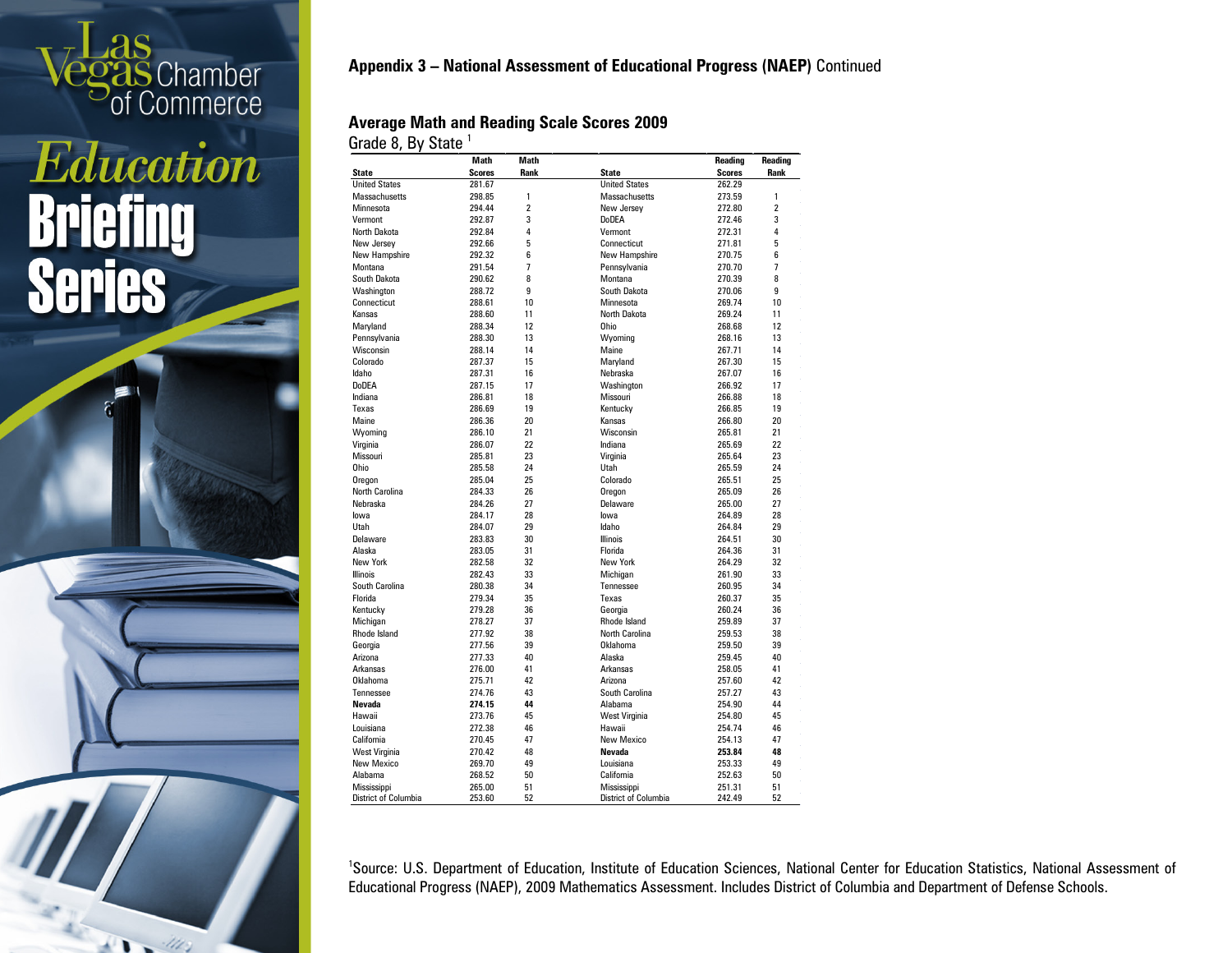### **as Chamber**<br>of Commerce

### Education **Briefing<br>Series**

 $\mathbf{1}$ 



Mean SAT Score for High School Graduates in 2009 by State<sup>1</sup>

|                             |                    | <b>Critical</b> | Critical       |       |                |                |                |              |                |
|-----------------------------|--------------------|-----------------|----------------|-------|----------------|----------------|----------------|--------------|----------------|
|                             |                    | Reading         | Reading        | Math  | <b>Math</b>    | <b>Writing</b> | <b>Writing</b> | <b>Total</b> | <b>Total</b>   |
| <b>State</b>                | <b>Test Takers</b> | <b>Score</b>    | Rank           | Score | Rank           | <b>Score</b>   | Rank           | <b>Score</b> | Rank           |
| <b>United States</b>        | 1,443,974          | 501             | ٠              | 515   |                | 493            | ٠.             | 1,509        |                |
| Alabama                     | 3,473              | 557             | 20             | 552   | 20             | 549            | 19             | 1,658        | 19             |
| Alaska                      | 3,589              | 520             | 28             | 516   | 31             | 492            | 38             | 1,528        | 32             |
| Arizona                     | 21,007             | 516             | 30             | 521   | 29             | 497            | 34             | 1,534        | 30             |
| Arkansas                    | 1,460              | 572             | 13             | 572   | 13             | 556            | 15             | 1,700        | 14             |
| California                  | 207,301            | 500             | 36             | 513   | 32             | 498            | 32             | 1,511        | 34             |
| Colorado                    | 9,986              | 568             | 15             | 575   | 11             | 555            | 16             | 1,698        | 15             |
| Connecticut                 | 35,799             | 509             | 34             | 513   | 32             | 512            | 25             | 1,534        | 30             |
| Delaware                    | 6,707              | 495             | 42             | 498   | 45             | 484            | 39             | 1,477        | 42             |
| <b>District of Columbia</b> | 4,029              | 466             | 51             | 451   | 51             | 461            | 50             | 1,378        | 51             |
| Florida                     | 100,179            | 497             | 39             | 498   | 45             | 480            | 41             | 1,475        | 44             |
| Georgia                     | 63,440             | 490             | 45             | 491   | 49             | 479            | 44             | 1,460        | 47             |
| Hawaii                      | 8,313              | 479             | 49             | 502   | 40             | 469            | 49             | 1,450        | 49             |
| Idaho                       | 3,165              | 541             | 22             | 540   | 24             | 520            | 23             | 1,601        | 24             |
| Illinois                    | 8.857              | 588             | $\overline{7}$ | 604   | $\overline{4}$ | 583            | 3              | 1,775        | 5              |
| Indiana                     | 44,511             | 496             | 40             | 507   | 37             | 480            | 41             | 1,483        | 41             |
| lowa                        | 1,105              | 610             | $\overline{1}$ | 615   | $\overline{1}$ | 588            | $\overline{1}$ | 1,813        | $\overline{1}$ |
| Kansas                      | 2,067              | 581             | 10             | 589   | 10             | 564            | 11             | 1,734        | 10             |
| Kentucky                    | 3,115              | 573             | 12             | 573   | 12             | 561            | 12             | 1,707        | 11             |
| Louisiana                   | 2,556              | 563             | 18             | 558   | 17             | 555            | 16             | 1,676        | 18             |
| Maine                       | 14,954             | 468             | 50             | 467   | 50             | 455            | 51             | 1,390        | $50\,$         |
| Maryland                    | 46,562             | 500             | 36             | 502   | 40             | 495            | 36             | 1.497        | 37             |
| Massachusetts               | 60,591             | 514             | 31             | 526   | 26             | 510            | 26             | 1,550        | 27             |
| Michigan                    | 6,055              | 584             | 9              | 603   | 5              | 575            | 6              | 1,762        | 6              |
| Minnesota                   | 4,685              | 595             | $\overline{2}$ | 609   | $\overline{2}$ | 578            | 5              | 1,782        | 3              |
| Mississippi                 | 996                | 567             | 16             | 554   | 19             | 559            | 13             | 1,680        | 17             |
| Missouri                    | 3,153              | 595             | $\overline{2}$ | 600   | $6\phantom{1}$ | 584            | $\overline{2}$ | 1,779        | 4              |
| Montana                     | 2,456              | 541             | 22             | 542   | 23             | 519            | 24             | 1,602        | 23             |
| Nebraska                    | 1,002              | 587             | 8              | 594   | 8              | 572            | $\overline{7}$ | 1,753        | 8              |
| Nevada                      | 8,919              | 501             | 35             | 505   | 39             | 479            | 44             | 1.485        | 40             |
| New Hampshire               | 12,351             | 523             | 26             | 523   | 28             | 510            | 26             | 1,556        | 26             |
| New Jersey                  | 84,417             | 496             | 40             | 513   | 32             | 496            | 35             | 1,505        | 36             |
| <b>New Mexico</b>           | 2,209              | 553             | 21             | 546   | 21             | 534            | 21             | 1,633        | 21             |
| New York                    | 159,886            | 485             | 48             | 502   | 40             | 478            | 46             | 1,465        | 46             |
| <b>North Carolina</b>       | 57,147             | 495             | 42             | 511   | 36             | 480            | 41             | 1,486        | 39             |
| North Dakota                | 238                | 590             | 5              | 593   | 9              | 566            | 9              | 1,749        | 9              |
| Ohio                        | 30,706             | 537             | 24             | 546   | 21             | 523            | 22             | 1,606        | 22             |
| Oklahoma                    | 2,002              | 575             | 11             | 571   | 14             | 557            | 14             | 1,703        | 12             |
| Oregon                      | 18,016             | 523             | 26             | 525   | 27             | 499            | 30             | 1,547        | 28             |
| Pennsylvania                | 105,066            | 493             | 44             | 501   | 43             | 483            | 40             | 1,477        | 42             |
| Rhode Island                | 8,293              | 498             | 38             | 496   | 47             | 494            | 37             | 1,488        | 38             |
| South Carolina              | 25,217             | 486             | 46             | 496   | 47             | 470            | 48             | 1,452        | 48             |
| South Dakota                | 283                | 589             | 6              | 600   | 6              | 569            | 8              | 1,758        | $\overline{1}$ |
| Tennessee                   | 5,911              | 571             | 14             | 565   | 16             | 565            | 10             | 1,701        | 13             |
| Texas                       | 141,733            | 486             | 46             | 506   | 38             | 475            | 47             | 1,467        | 45             |
| Utah                        | 2,023              | 559             | 19             | 558   | 17             | 540            | 20             | 1,657        | 20             |
| Vermont                     | 5,306              | 518             | 29             | 518   | 30             | 506            | 29             | 1,542        | 29             |
| Virginia                    | 59,612             | 511             | 32             | 512   | 35             | 498            | 32             | 1,521        | 33             |
| Washington                  | 36,687             | 524             | 25             | 531   | 25             | 507            | 28             | 1,562        | 25             |
| West Virginia               | 3,373              | 511             | 32             | 501   | 43             | 499            | 30             | 1,511        | 34             |
| Wisconsin                   | 3,192              | 594             | $\overline{4}$ | 608   | 3              | 582            | $\overline{4}$ | 1,784        | $\overline{2}$ |
| Wyoming                     | 274                | 567             | 16             | 568   | 15             | 550            | 18             | 1.685        | 16             |

1 Source: The College Board, 2009 SAT State Reports, http://professionals.collegeboard.com/data-reports-research/sat/cb-seniors-2009. Note: number of students taking test also includes grades 10 and 11.